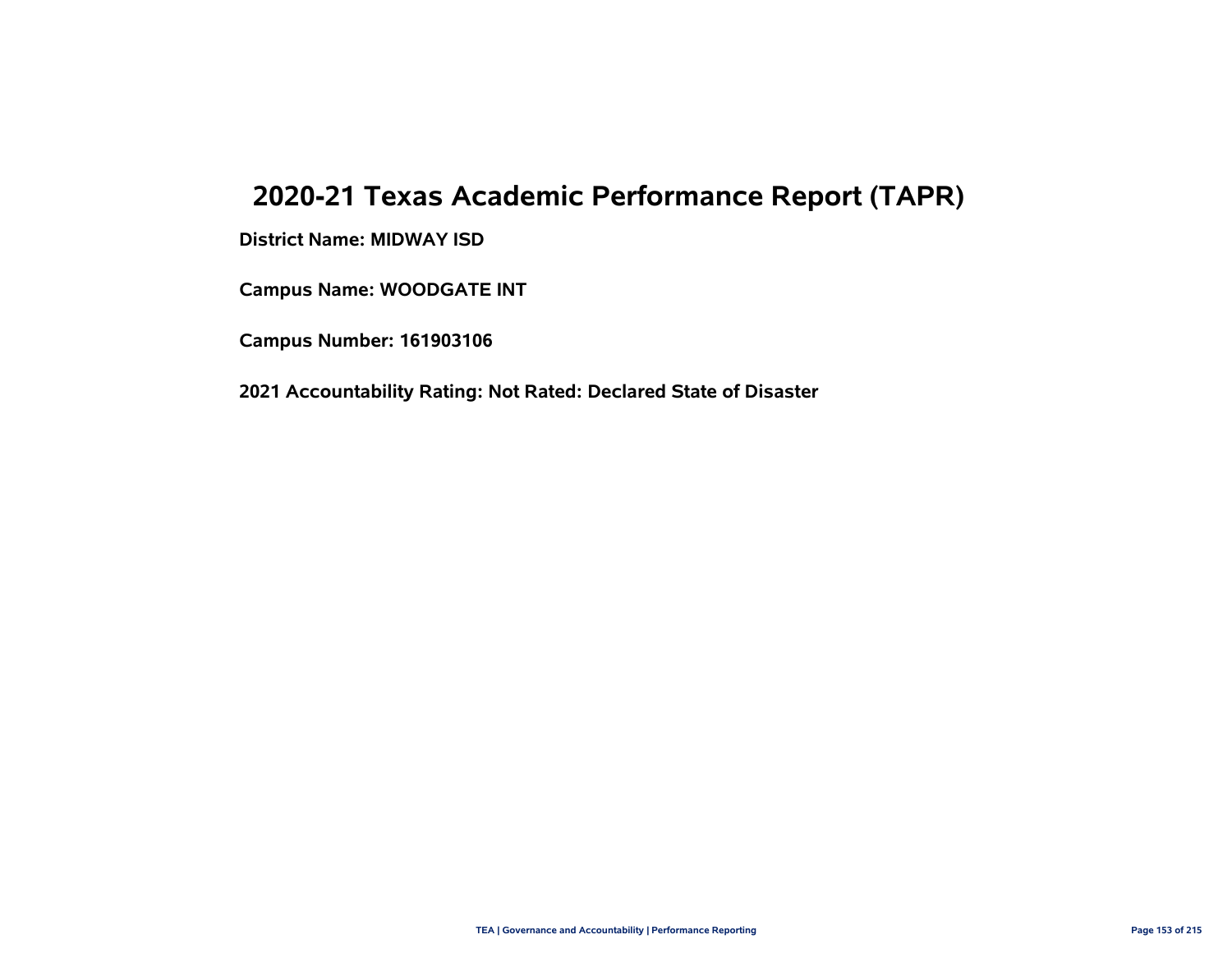**This page is intentionally blank.**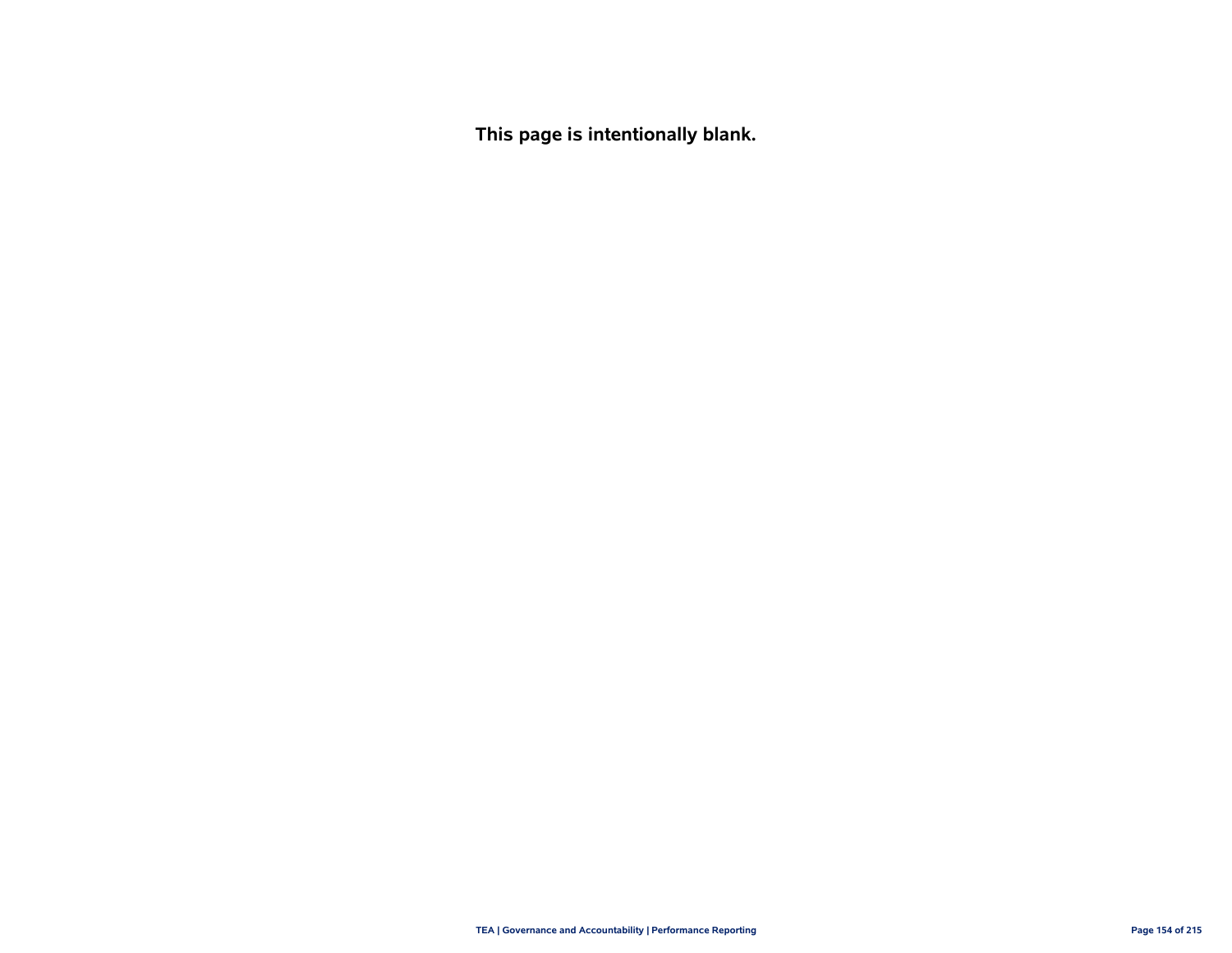# Texas Education Agency **2020-21 STAAR Performance (TAPR) WOODGATE INT (161903106) - MIDWAY ISD - MCLENNAN COUNTY**

Due to the cancellation of spring 2020 STAAR, 2021 and 2019 STAAR data are shown.

|                                       |               |     |     |     |                                                                         |     |     |                 |          |                | Two         |         |        |                                  | Non-  |      | EB/EL                                                                                                                                 |
|---------------------------------------|---------------|-----|-----|-----|-------------------------------------------------------------------------|-----|-----|-----------------|----------|----------------|-------------|---------|--------|----------------------------------|-------|------|---------------------------------------------------------------------------------------------------------------------------------------|
|                                       |               |     |     |     |                                                                         |     |     |                 |          |                | or          | Special |        | <b>Special Continu- Continu-</b> |       |      | (Current                                                                                                                              |
|                                       | <b>School</b> |     |     |     | <b>African</b>                                                          |     |     | <b>American</b> |          | <b>Pacific</b> | <b>More</b> | Ed      | Ed     | ously                            | ously | Econ | $\&$                                                                                                                                  |
|                                       |               |     |     |     |                                                                         |     |     |                 |          |                |             |         |        |                                  |       |      | Year State District Campus American Hispanic White Indian Asian Islander Races (Current) (Former) Enrolled Enrolled Disadv Monitored) |
|                                       |               |     |     |     | STAAR Performance Rates by Tested Grade, Subject, and Performance Level |     |     |                 |          |                |             |         |        |                                  |       |      |                                                                                                                                       |
| <b>Grade 5 Reading+</b>               |               | 73% | 86% | 86% | 73%                                                                     |     |     | $\ast$          |          |                | 75%         | 58%     | $\ast$ | 86%                              | 85%   | 81%  | 93%                                                                                                                                   |
| At Approaches Grade Level or<br>Above | 2021          |     |     |     |                                                                         | 91% | 87% |                 | 93%      |                |             |         |        |                                  |       |      |                                                                                                                                       |
|                                       | 2019          | 86% | 93% | 94% | 92%                                                                     | 92% | 95% |                 | * 100%   | $\ast$         | 92%         | 66%     | $\ast$ | 97%                              | 88%   | 90%  | 97%                                                                                                                                   |
| At Meets Grade Level or Above         | 2021          | 46% | 64% | 59% | 43%                                                                     | 59% | 65% | $\ast$          | 67%      |                | 58%         | 20%     | $\ast$ | 61%                              | 55%   | 47%  | 67%                                                                                                                                   |
|                                       | 2019          | 54% | 73% | 70% | 57%                                                                     | 68% | 74% | $\ast$          | 85%      | $\ast$         | 69%         | 29%     | $\ast$ | 75%                              | 60%   | 63%  | 69%                                                                                                                                   |
| At Masters Grade Level                | 2021          | 30% | 46% | 41% | 24%                                                                     | 37% | 50% | $\ast$          | 47%      |                | 50%         | 9%      | $\ast$ | 46%                              | 30%   | 30%  | 48%                                                                                                                                   |
|                                       | 2019          | 29% | 46% | 42% | 31%                                                                     | 35% | 49% | $\ast$          | 55%      | $\ast$         | 46%         | 3%      | $\ast$ | 45%                              | 37%   | 34%  | 33%                                                                                                                                   |
| <b>Grade 5 Mathematics+</b>           |               |     |     |     |                                                                         |     |     |                 |          |                |             |         |        |                                  |       |      |                                                                                                                                       |
| At Approaches Grade Level or<br>Above | 2021          | 70% | 91% | 90% | 80%                                                                     | 88% | 94% |                 | $*100\%$ |                | 83%         | 67%     | $\ast$ | 90%                              | 88%   | 89%  | 100%                                                                                                                                  |
|                                       | 2019          | 90% | 96% | 97% | 94%                                                                     | 95% | 98% |                 | $*100%$  | $\ast$         | 100%        | 82%     | $\ast$ | 98%                              | 94%   | 96%  | 100%                                                                                                                                  |
| At Meets Grade Level or Above         | 2021          | 44% | 71% | 67% | 49%                                                                     | 63% | 73% |                 | * 100%   |                | 67%         | 28%     | $\ast$ | 67%                              | 66%   | 58%  | 85%                                                                                                                                   |
|                                       | 2019          | 58% | 79% | 77% | 61%                                                                     | 75% | 80% |                 | 85%      | $\ast$         | 85%         | 26%     | $\ast$ | 80%                              | 70%   | 73%  | 72%                                                                                                                                   |
| At Masters Grade Level                | 2021          | 25% | 48% | 46% | 25%                                                                     | 39% | 55% | $\ast$          | 73%      |                | 50%         | 13%     | $\ast$ | 47%                              | 42%   | 33%  | 52%                                                                                                                                   |
|                                       | 2019          | 36% | 57% | 54% | 39%                                                                     | 45% | 61% | ∗               | 75%      | $\ast$         | 77%         | 13%     | $\ast$ | 60%                              | 41%   | 46%  | 49%                                                                                                                                   |
| <b>Grade 5 Science</b>                |               |     |     |     |                                                                         |     |     |                 |          |                |             |         |        |                                  |       |      |                                                                                                                                       |
| At Approaches Grade Level or<br>Above | 2021          | 62% | 84% | 80% | 61%                                                                     | 80% | 85% |                 | $*100%$  |                | 67%         | 46%     | $\ast$ | 80%                              | 78%   | 76%  | 89%                                                                                                                                   |
|                                       | 2019          | 75% | 89% | 85% | 76%                                                                     | 80% | 91% |                 | 90%      | $\ast$         | 85%         | 39%     | $\ast$ | 88%                              | 80%   | 80%  | 82%                                                                                                                                   |
| At Meets Grade Level or Above         | 2021          | 31% | 59% | 50% | 39%                                                                     | 39% | 62% |                 | 67%      |                | 42%         | 22%     | $\ast$ | 52%                              | 45%   | 38%  | 56%                                                                                                                                   |
|                                       | 2019          | 49% | 72% | 64% | 41%                                                                     | 58% | 75% |                 | 70%      | $\ast$         | 62%         | 26%     | $\ast$ | 68%                              | 57%   | 57%  | 59%                                                                                                                                   |
| At Masters Grade Level                | 2021          | 13% | 29% | 24% | 8%                                                                      | 15% | 34% |                 | 33%      |                | 42%         | 7%      | $\ast$ | 24%                              | 23%   | 16%  | 22%                                                                                                                                   |
|                                       | 2019          | 24% | 46% | 35% | 20%                                                                     | 20% | 48% | $\ast$          | 50%      | $\ast$         | 31%         | 8%      | $\ast$ | 39%                              | 28%   | 26%  | 33%                                                                                                                                   |
| <b>Grade 6 Reading</b>                |               |     |     |     |                                                                         |     |     |                 |          |                |             |         |        |                                  |       |      |                                                                                                                                       |
| At Approaches Grade Level or<br>Above | 2021          | 62% | 82% | 81% | 72%                                                                     | 86% | 80% |                 | 81%      | $\ast$         | 80%         | 41%     | 100%   | 80%                              | 83%   | 75%  | 84%                                                                                                                                   |
|                                       | 2019          | 68% | 87% | 85% | 80%                                                                     | 80% | 88% | $\pmb{\ast}$    | 93%      |                | 100%        | 43%     | 100%   | 88%                              | 81%   | 79%  | 74%                                                                                                                                   |
| At Meets Grade Level or Above         | 2021          | 32% | 48% | 42% | 22%                                                                     | 47% | 45% |                 | 63%      | $\ast$         | 27%         | 14%     | 40%    | 42%                              | 43%   | 34%  | 38%                                                                                                                                   |
|                                       | 2019          | 37% | 58% | 53% | 45%                                                                     | 45% | 55% |                 | 79%      |                | 75%         | 11%     | 40%    | 56%                              | 47%   | 42%  | 63%                                                                                                                                   |
| At Masters Grade Level                | 2021          | 15% | 27% | 22% | 8%                                                                      | 24% | 25% |                 | 25%      | $\ast$         | 27%         | 9%      | 0%     | 24%                              | 19%   | 13%  | 8%                                                                                                                                    |
|                                       | 2019          | 18% | 32% | 27% | 14%                                                                     | 21% | 32% |                 | 57%      |                | 25%         | 3%      | 20%    | 27%                              | 27%   | 18%  | 29%                                                                                                                                   |
| <b>Grade 6 Mathematics</b>            |               |     |     |     |                                                                         |     |     |                 |          |                |             |         |        |                                  |       |      |                                                                                                                                       |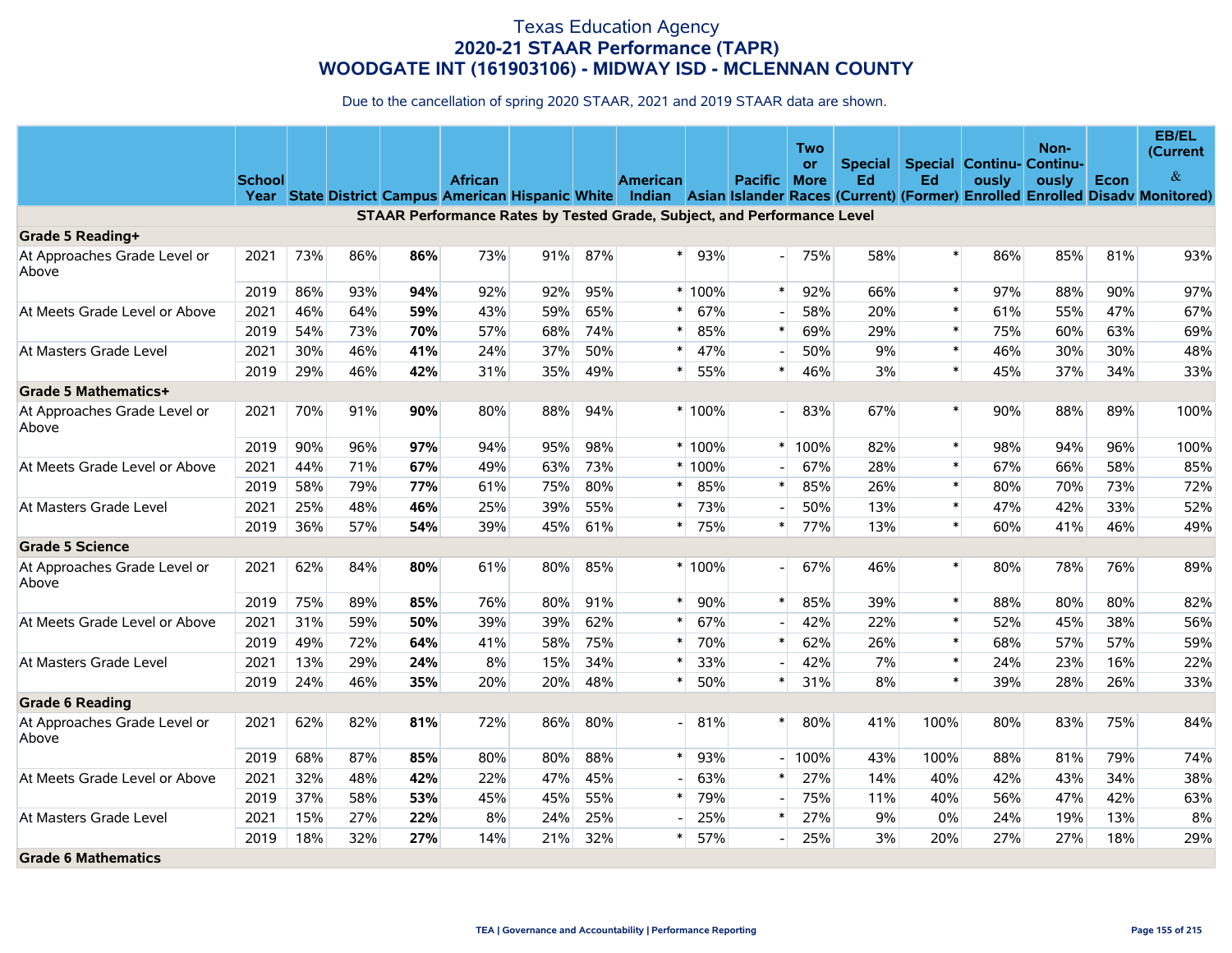# Texas Education Agency **2020-21 STAAR Performance (TAPR) WOODGATE INT (161903106) - MIDWAY ISD - MCLENNAN COUNTY**

Due to the cancellation of spring 2020 STAAR, 2021 and 2019 STAAR data are shown.

|                                       |                       |     |     |     |                |     |     |                 |        |                | <b>Two</b>               | Special |        | <b>Special Continu- Continu-</b> | Non-  |      | EB/EL<br>(Current                                                                                                                     |
|---------------------------------------|-----------------------|-----|-----|-----|----------------|-----|-----|-----------------|--------|----------------|--------------------------|---------|--------|----------------------------------|-------|------|---------------------------------------------------------------------------------------------------------------------------------------|
|                                       | <b>School</b><br>Year |     |     |     | <b>African</b> |     |     | <b>American</b> |        | <b>Pacific</b> | <b>or</b><br><b>More</b> | Ed      | Ed     | ously                            | ously | Econ | &<br>State District Campus American Hispanic White Indian Asian Islander Races (Current) (Former) Enrolled Enrolled Disady Monitored) |
| At Approaches Grade Level or<br>Above | 2021                  | 68% | 90% | 88% | 78%            | 91% | 90% |                 | 94%    | $\ast$         | 80%                      | 59%     | 100%   | 89%                              | 87%   | 85%  | 89%                                                                                                                                   |
|                                       | 2019                  | 81% | 94% | 94% | 88%            | 93% | 95% |                 | * 100% |                | 100%                     | 54%     | 100%   | 93%                              | 95%   | 90%  | 97%                                                                                                                                   |
| At Meets Grade Level or Above         | 2021                  | 36% | 62% | 51% | 35%            | 50% | 58% |                 | 71%    |                | 27%                      | 26%     | 80%    | 54%                              | 46%   | 40%  | 42%                                                                                                                                   |
|                                       | 2019                  | 47% | 74% | 66% | 57%            | 59% | 71% |                 | 93%    |                | 83%                      | 14%     | 100%   | 68%                              | 63%   | 53%  | 71%                                                                                                                                   |
| At Masters Grade Level                | 2021                  | 15% | 35% | 23% | 4%             | 23% | 29% |                 | 35%    | $\ast$         | 13%                      | 0%      | 40%    | 25%                              | 17%   | 14%  | 24%                                                                                                                                   |
|                                       | 2019                  | 21% | 41% | 35% | 27%            | 31% | 36% |                 | 64%    |                | 42%                      | 0%      | 60%    | 37%                              | 29%   | 23%  | 46%                                                                                                                                   |
| <b>All Grades All Subjects</b>        |                       |     |     |     |                |     |     |                 |        |                |                          |         |        |                                  |       |      |                                                                                                                                       |
| At Approaches Grade Level or<br>Above | 2021                  | 67% | 84% | 85% | 73%            | 87% | 87% | $\ast$          | 94%    | $\ast$         | 77%                      | 54%     | 91%    | 85%                              | 84%   | 81%  | 90%                                                                                                                                   |
|                                       | 2019                  | 78% | 89% | 91% | 86%            | 88% | 94% | 100%            | 97%    | 100%           | 95%                      | 57%     | 94%    | 93%                              | 88%   | 87%  | 90%                                                                                                                                   |
| At Meets Grade Level or Above         | 2021                  | 41% | 61% | 54% | 38%            | 51% | 60% |                 | 73%    |                | 42%                      | 22%     | 55%    | 55%                              | 51%   | 43%  | 55%                                                                                                                                   |
|                                       | 2019                  | 50% | 67% | 66% | 52%            | 61% | 71% | 78%             | 82%    | 78%            | 75%                      | 21%     | 63%    | 69%                              | 59%   | 58%  | 67%                                                                                                                                   |
| At Masters Grade Level                | 2021                  | 18% | 33% | 31% | 14%            | 28% | 38% |                 | 42%    | $\ast$         | 35%                      | 7%      | 18%    | 33%                              | 26%   | 21%  | 29%                                                                                                                                   |
|                                       | 2019                  | 24% | 38% | 39% | 26%            | 30% | 45% | 33%             | 60%    | 22%            | 44%                      | 5%      | 31%    | 42%                              | 32%   | 30%  | 38%                                                                                                                                   |
| <b>All Grades ELA/Reading</b>         |                       |     |     |     |                |     |     |                 |        |                |                          |         |        |                                  |       |      |                                                                                                                                       |
| At Approaches Grade Level or<br>Above | 2021                  | 68% | 83% | 83% | 72%            | 88% | 84% | $\ast$          | 87%    | $\ast$         | 78%                      | 49%     | 100%   | 83%                              | 84%   | 78%  | 88%                                                                                                                                   |
|                                       | 2019                  | 75% | 88% | 90% | 86%            | 86% | 92% | $\ast$          | 97%    | $\ast$         | 96%                      | 55%     | 100%   | 92%                              | 85%   | 85%  | 86%                                                                                                                                   |
| At Meets Grade Level or Above         | 2021                  | 45% | 61% | 50% | 33%            | 52% | 55% | $\ast$          | 65%    | $\ast$         | 41%                      | 17%     | 44%    | 51%                              | 49%   | 40%  | 50%                                                                                                                                   |
|                                       | 2019                  | 48% | 66% | 62% | 51%            | 56% | 65% | $\ast$          | 82%    | $\ast$         | 72%                      | 20%     | 43%    | 65%                              | 53%   | 53%  | 66%                                                                                                                                   |
| At Masters Grade Level                | 2021                  | 18% | 30% | 31% | 16%            | 30% | 37% | $\ast$          | 35%    | $\ast$         | 37%                      | 9%      | 11%    | 34%                              | 24%   | 22%  | 25%                                                                                                                                   |
|                                       | 2019                  | 21% | 35% | 35% | 22%            | 28% | 41% |                 | 56%    | $\ast$         | 36%                      | 3%      | 14%    | 36%                              | 32%   | 26%  | 31%                                                                                                                                   |
| <b>All Grades Mathematics</b>         |                       |     |     |     |                |     |     |                 |        |                |                          |         |        |                                  |       |      |                                                                                                                                       |
| At Approaches Grade Level or<br>Above | 2021                  | 66% | 86% | 89% | 79%            | 89% | 92% | $\ast$          | 97%    | $\ast$         | 81%                      | 63%     | 89%    | 89%                              | 88%   | 87%  | 94%                                                                                                                                   |
|                                       | 2019                  | 82% | 91% | 95% | 91%            | 94% | 97% |                 | * 100% | *              | 100%                     | 68%     | 100%   | 96%                              | 95%   | 93%  | 99%                                                                                                                                   |
| At Meets Grade Level or Above         | 2021                  | 37% | 62% | 59% | 42%            | 56% | 65% |                 | 84%    |                | 44%                      | 27%     | 67%    | 60%                              | 55%   | 49%  | 60%                                                                                                                                   |
|                                       | 2019                  | 52% | 69% | 71% | 59%            | 66% | 76% |                 | 88%    | $\ast$         | 84%                      | 20%     | 86%    | 74%                              | 67%   | 63%  | 72%                                                                                                                                   |
| At Masters Grade Level                | 2021                  | 18% | 35% | 34% | 15%            | 31% | 41% |                 | 53%    | $\ast$         | 30%                      | 7%      | 33%    | 36%                              | 29%   | 23%  | 35%                                                                                                                                   |
|                                       | 2019                  | 26% | 42% | 45% | 33%            | 38% | 49% |                 | 71%    | $\ast$         | 60%                      | 7%      | 57%    | 49%                              | 35%   | 35%  | 47%                                                                                                                                   |
| <b>All Grades Science</b>             |                       |     |     |     |                |     |     |                 |        |                |                          |         |        |                                  |       |      |                                                                                                                                       |
| At Approaches Grade Level or<br>Above | 2021                  | 71% | 87% | 80% | 61%            | 80% | 85% |                 | * 100% |                | 67%                      | 46%     | $\ast$ | 80%                              | 78%   | 76%  | 89%                                                                                                                                   |
|                                       | 2019                  | 81% | 92% | 85% | 76%            | 80% | 91% | $\ast$          | 90%    | $\ast$         | 85%                      | 39%     | $\ast$ | 88%                              | 80%   | 80%  | 82%                                                                                                                                   |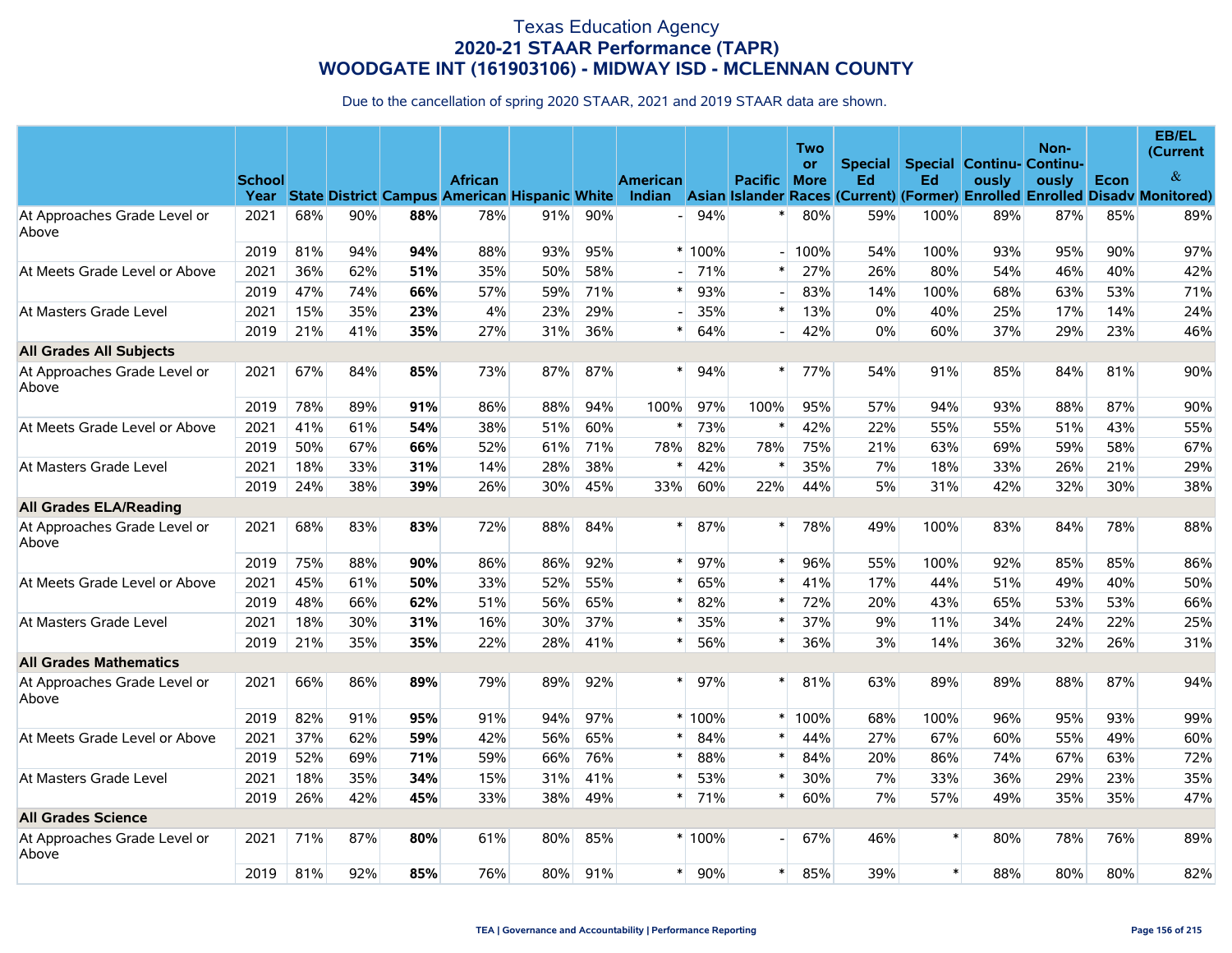## Texas Education Agency **2020-21 STAAR Performance (TAPR) WOODGATE INT (161903106) - MIDWAY ISD - MCLENNAN COUNTY**

Due to the cancellation of spring 2020 STAAR, 2021 and 2019 STAAR data are shown.

|                               | <b>School</b><br>Year |     |     |     | <b>African</b><br><b>State District Campus American Hispanic White</b> |     |     | <b>American</b><br><b>Indian</b> |     | <b>Pacific</b> | <b>Two</b><br>or<br><b>More</b> | <b>Special</b><br>Ed | Ed | <b>Special Continu- Continu-</b><br>ouslv | Non-<br>ously | Econ | <b>EB/EL</b><br>(Current<br>&<br>Asian Islander Races (Current) (Former) Enrolled Enrolled Disady Monitored) |
|-------------------------------|-----------------------|-----|-----|-----|------------------------------------------------------------------------|-----|-----|----------------------------------|-----|----------------|---------------------------------|----------------------|----|-------------------------------------------|---------------|------|--------------------------------------------------------------------------------------------------------------|
| At Meets Grade Level or Above | 2021                  | 44% | 68% | 50% | 39%                                                                    | 39% | 62% |                                  | 67% |                | 42%                             | 22%                  |    | 52%                                       | 45%           | 38%  | 56%                                                                                                          |
|                               | 2019                  | 54% | 76% | 64% | 41%                                                                    | 58% | 75% |                                  | 70% |                | 62%                             | 26%                  |    | 68%                                       | 57%           | 57%  | 59%                                                                                                          |
| At Masters Grade Level        | 2021                  | 20% | 41% | 24% | 8%                                                                     | 15% | 34% |                                  | 33% |                | 42%                             | 7%                   |    | 24%                                       | 23%           | 16%  | 22%                                                                                                          |
|                               | 2019                  | 25% | 46% | 35% | 20%                                                                    | 20% | 48% |                                  | 50% |                | 31%                             | 8%                   |    | 39%                                       | 28%           | 26%  | 33%                                                                                                          |

\* Indicates results are masked due to small numbers to protect student confidentiality.

- Indicates there are no students in the group.

+ Indicates that rates for reading and mathematics are based on the cumulative results from the first and second administrations of STAAR.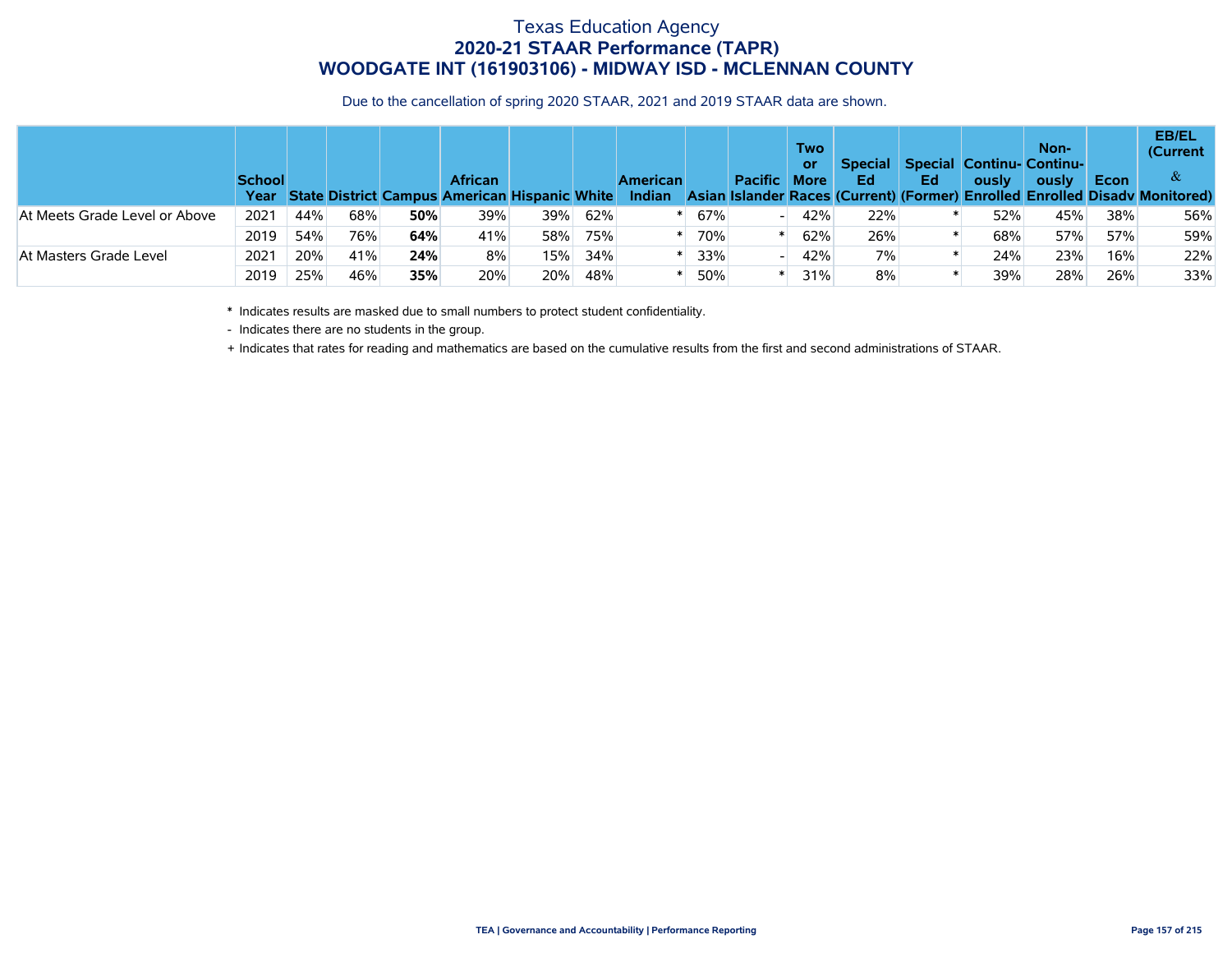## Texas Education Agency **2018-19 Progress (TAPR) WOODGATE INT (161903106) - MIDWAY ISD - MCLENNAN COUNTY**

Due to the cancellation of spring 2020 STAAR, 2019 and 2018 progress data are shown.

|                          | <b>School</b><br>Year |    |    |    | <b>African</b><br><b>State District Campus American Hispanic White</b> |    |    | <b>American</b><br><b>Indian</b> |    | <b>Pacific</b>           | Twoor<br><b>More</b> | Special  <br>Ed | Ed     | <b>Special Continu- Continu-</b><br>ously | Non-<br>ously | Econ | <b>EB/EL</b><br>(Current)<br>$\&$<br>Asian Islander Races (Current) (Former) Enrolled Enrolled Disady Monitored) |
|--------------------------|-----------------------|----|----|----|------------------------------------------------------------------------|----|----|----------------------------------|----|--------------------------|----------------------|-----------------|--------|-------------------------------------------|---------------|------|------------------------------------------------------------------------------------------------------------------|
|                          |                       |    |    |    | School Progress Domain - Academic Growth Score by Grade and Subject    |    |    |                                  |    |                          |                      |                 |        |                                           |               |      |                                                                                                                  |
| Grade 5 ELA/Reading      | 2019                  | 81 | 85 | 86 | 89                                                                     | 83 | 88 | $\ast$                           | 89 | $\ast$                   | 79                   | 88              | $\ast$ | 87                                        | 85            | 82   | 76                                                                                                               |
|                          | 2018                  | 80 | 82 | 82 | 84                                                                     | 76 | 84 | $\ast$                           | 79 | $\overline{\phantom{a}}$ | 86                   | 91              | $\ast$ | 78                                        | 89            | 86   | 69                                                                                                               |
| Grade 5 Mathematics      | 2019                  | 83 | 91 | 93 | 94                                                                     | 91 | 94 | $\ast$                           | 97 | $\ast$                   | 96                   | 95              | $\ast$ | 93                                        | 92            | 92   | 87                                                                                                               |
|                          | 2018                  | 81 | 86 | 91 | 89                                                                     | 94 | 89 | $\ast$                           | 93 | $\overline{\phantom{a}}$ | 95                   | 90              | $\ast$ | 90                                        | 92            | 90   | 92                                                                                                               |
| Grade 6 ELA/Reading      | 2019                  | 42 | 53 | 53 | 61                                                                     | 46 | 54 | $\ast$                           | 73 | $\overline{\phantom{a}}$ | 50                   | 41              | 50     | 53                                        | 54            | 50   | 44                                                                                                               |
|                          | 2018                  | 47 | 51 | 50 | 43                                                                     | 40 | 57 | $\ast$                           | 75 | $\ast$                   | 38                   | 17              | $\ast$ | 50                                        | 49            | 42   | 39                                                                                                               |
| Grade 6 Mathematics      | 2019                  | 54 | 70 | 69 | 68                                                                     | 65 | 72 | $\ast$                           | 96 | $\overline{\phantom{a}}$ | 63                   | 49              | 90     | 66                                        | 78            | 64   | 76                                                                                                               |
|                          | 2018                  | 56 | 71 | 70 | 65                                                                     | 64 | 73 | $\ast$                           | 86 | $\ast$                   | 75                   | 38              | $\ast$ | 68                                        | 76            | 65   | 76                                                                                                               |
| All Grades Both Subjects | 2019                  | 69 | 74 | 76 | 78                                                                     | 71 | 77 | 63                               | 90 | $\ast$                   | 72                   | 68              | 79     | 75                                        | 78            | 73   | 71                                                                                                               |
|                          | 2018                  | 69 | 74 | 73 | 70                                                                     | 69 | 76 | $\ast$                           | 83 | $\ast$                   | 76                   | 60              | 71     | 72                                        | 78            | 71   | 71                                                                                                               |
| All Grades ELA/Reading   | 2019                  | 68 | 72 | 70 | 74                                                                     | 64 | 71 | $\ast$                           | 83 | $\ast$                   | 65                   | 65              | 64     | 70                                        | 71            | 67   | 61                                                                                                               |
|                          | 2018                  | 69 | 73 | 66 | 64                                                                     | 58 | 71 | $\ast$                           | 77 | $\ast$                   | 66                   | 58              | 57     | 64                                        | 71            | 65   | 56                                                                                                               |
| All Grades Mathematics   | 2019                  | 70 | 75 | 81 | 81                                                                     | 77 | 83 | $\ast$                           | 97 | $\ast$                   | 79                   | 72              | 93     | 80                                        | 86            | 79   | 82                                                                                                               |
|                          | 2018                  | 70 | 76 | 80 | 76                                                                     | 79 | 81 | $\ast$                           | 89 | $\ast$                   | 87                   | 62              | 86     | 79                                        | 84            | 78   | 85                                                                                                               |

\* Indicates results are masked due to small numbers to protect student confidentiality.

- Indicates there are no students in the group.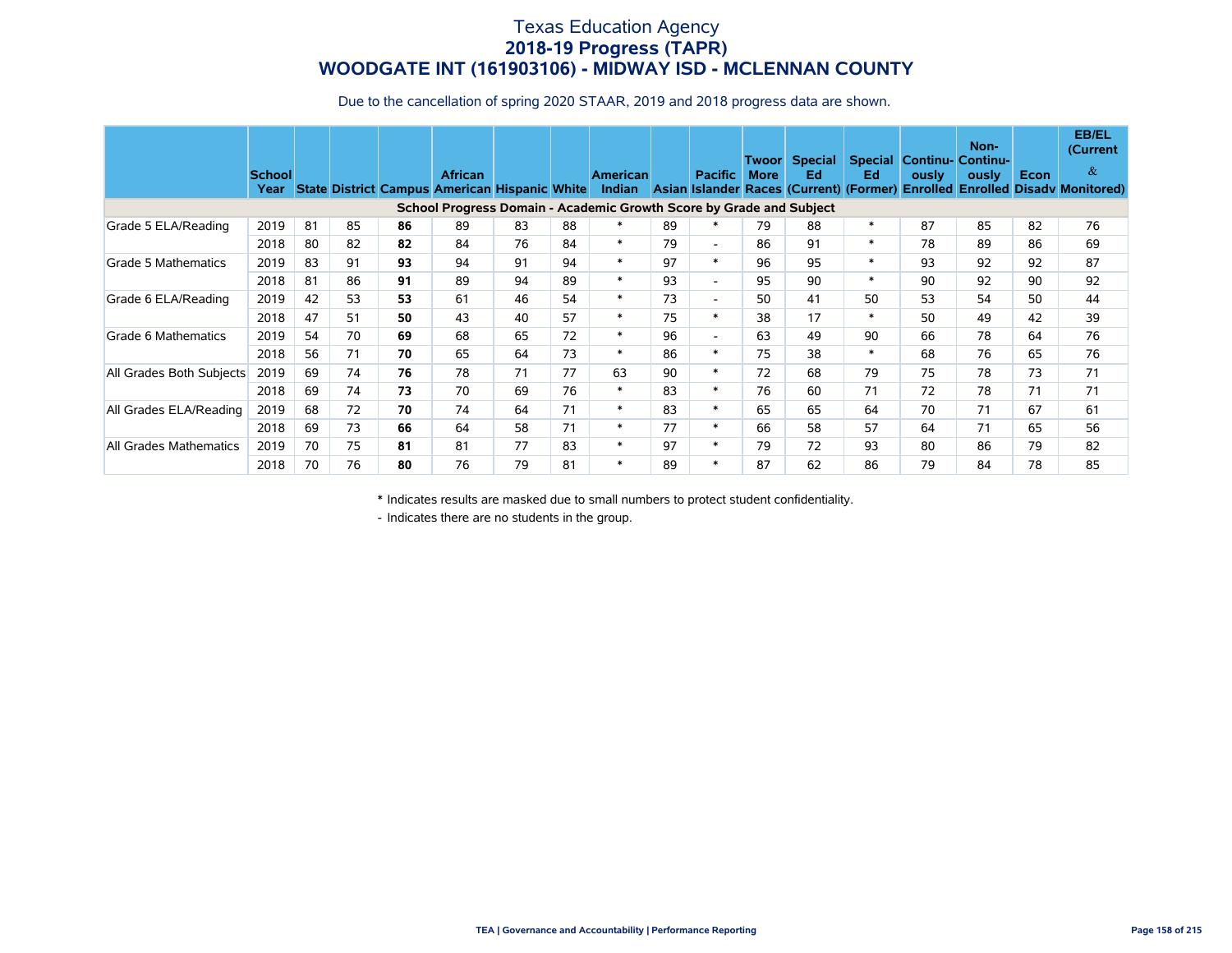# Texas Education Agency **2020-21 Bilingual Education/English as a Second Language (Current EB Students/EL) (TAPR) WOODGATE INT (161903106) - MIDWAY ISD - MCLENNAN COUNTY**

Due to the cancellation of spring 2020 STAAR, 2021 and 2019 STAAR data are shown.

|                                    |               |     |     |     |                                                                 |                          |                                 |                                                                |        |                       |                                       |            |                       |     |                                 | <b>Monitored</b>              |
|------------------------------------|---------------|-----|-----|-----|-----------------------------------------------------------------|--------------------------|---------------------------------|----------------------------------------------------------------|--------|-----------------------|---------------------------------------|------------|-----------------------|-----|---------------------------------|-------------------------------|
|                                    |               |     |     |     | <b>Total</b>                                                    | <b>BE-Trans</b>          |                                 | <b>ALP</b>                                                     |        | <b>ESL</b>            |                                       | <b>ALP</b> | EB/EL<br>with         |     | <b>Total</b>                    | $\&$                          |
|                                    | <b>School</b> |     |     |     | <b>Bilingual</b><br><b>Year State District Campus Education</b> | Early<br><b>Exit</b>     | <b>BE-Trans BE-Dual BE-Dual</b> | <b>Bilingual</b><br>Late Exit Two-Way One-Way (Exception) ESL  |        | <b>Total Content-</b> | <b>ESL</b><br>Based Pull-Out (Waiver) | <b>ESL</b> | <b>Parental Never</b> |     | EB/EL<br>Denial EB/EL (Current) | <b>Former</b><br><b>EB/EL</b> |
|                                    |               |     |     |     |                                                                 |                          |                                 | <b>STAAR Performance Rate by Subject and Performance Level</b> |        |                       |                                       |            |                       |     |                                 |                               |
| <b>All Grades All Subjects</b>     |               |     |     |     |                                                                 |                          |                                 |                                                                |        |                       |                                       |            |                       |     |                                 |                               |
| At Approaches Grade Level or Above | 2021          | 67% | 84% | 85% | *                                                               | $\overline{\phantom{a}}$ |                                 |                                                                | 85%    | 85%                   | 83%                                   |            |                       | 84% | 86%                             | 92%                           |
|                                    | 2019          | 78% | 89% | 91% | $\overline{a}$                                                  |                          |                                 |                                                                | 72%    | $\ast$                | 73%                                   |            |                       |     | 73%                             |                               |
| At Meets Grade Level or Above      | 2021          | 41% | 61% | 54% | $\ast$                                                          |                          |                                 |                                                                | 45%    | 50%                   | 33%                                   |            |                       | 53% | 46%                             | 62%                           |
|                                    | 2019          | 50% | 67% | 66% |                                                                 |                          |                                 |                                                                | 28%    |                       | 27%                                   |            |                       |     | 31%                             |                               |
| At Masters Grade Level             | 2021          | 18% | 33% | 31% | $\ast$                                                          |                          |                                 |                                                                | 15%    | 15%                   | 17%                                   |            |                       | 31% | 14%                             | 35%                           |
|                                    | 2019          | 24% | 38% | 39% |                                                                 |                          |                                 |                                                                | 9%     | $\ast$                | 9%                                    |            |                       |     | 13%                             |                               |
| <b>All Grades ELA/Reading</b>      |               |     |     |     |                                                                 |                          |                                 |                                                                |        |                       |                                       |            |                       |     |                                 |                               |
| At Approaches Grade Level or Above | 2021          | 68% | 83% | 83% | $\ast$                                                          |                          |                                 |                                                                | 83%    | 78%                   | $\ast$                                |            |                       | 83% | 85%                             | 89%                           |
|                                    | 2019          | 75% | 88% | 90% |                                                                 |                          |                                 |                                                                | 65%    | $\ast$                | 69%                                   |            |                       |     | 67%                             |                               |
| At Meets Grade Level or Above      | 2021          | 45% | 61% | 50% | $\ast$                                                          |                          |                                 | $\ast$                                                         | 42%    | 44%                   | $\ast$                                |            |                       | 50% | 38%                             | 58%                           |
|                                    | 2019          | 48% | 66% | 62% |                                                                 |                          |                                 |                                                                | 35%    | $\ast$                | 38%                                   |            |                       |     | 39%                             |                               |
| At Masters Grade Level             | 2021          | 18% | 30% | 31% | $\ast$                                                          |                          |                                 | $\ast$                                                         | 17%    | 22%                   | $\ast$                                |            |                       | 32% | 15%                             | 30%                           |
|                                    | 2019          | 21% | 35% | 35% | $\overline{\phantom{a}}$                                        |                          |                                 |                                                                | 6%     | $\ast$                | 6%                                    |            |                       |     | 11%                             |                               |
| <b>All Grades Mathematics</b>      |               |     |     |     |                                                                 |                          |                                 |                                                                |        |                       |                                       |            |                       |     |                                 |                               |
| At Approaches Grade Level or Above | 2021          | 66% | 86% | 89% | $\ast$                                                          |                          |                                 |                                                                | 92%    | 100%                  |                                       |            |                       | 88% | 93%                             | 95%                           |
|                                    | 2019          | 82% | 91% | 95% |                                                                 |                          |                                 |                                                                | 94%    |                       | 94%                                   |            |                       |     | 94%                             |                               |
| At Meets Grade Level or Above      | 2021          | 37% | 62% | 59% | $\ast$                                                          | $\overline{\phantom{a}}$ |                                 |                                                                | 62%    | 78%                   | $\ast$                                | $\ast$     |                       | 58% | 64%                             | 63%                           |
|                                    | 2019          | 52% | 69% | 71% |                                                                 |                          |                                 |                                                                | 29%    | $\ast$                | 25%                                   |            |                       |     | 33%                             |                               |
| At Masters Grade Level             | 2021          | 18% | 35% | 34% | $\ast$                                                          | $\blacksquare$           |                                 |                                                                | 23%    | 22%                   |                                       |            |                       | 33% | 21%                             | 40%                           |
|                                    | 2019          | 26% | 42% | 45% |                                                                 |                          |                                 |                                                                | 12%    |                       | 13%                                   |            |                       |     | 17%                             |                               |
| <b>All Grades Science</b>          |               |     |     |     |                                                                 |                          |                                 |                                                                |        |                       |                                       |            |                       |     |                                 |                               |
| At Approaches Grade Level or Above | 2021          | 71% | 87% | 80% |                                                                 |                          |                                 |                                                                | $-75%$ | 75%                   |                                       |            |                       | 79% | 75%                             | 95%                           |
|                                    | 2019          | 81% | 92% | 85% |                                                                 |                          |                                 |                                                                | 50%    |                       | 50%                                   |            |                       |     | 50%                             |                               |
| At Meets Grade Level or Above      | 2021          | 44% | 68% | 50% |                                                                 |                          |                                 |                                                                | 25%    | 25%                   |                                       |            |                       | 50% | 25%                             | 68%                           |
|                                    | 2019          | 54% | 76% | 64% |                                                                 |                          |                                 |                                                                | 17%    |                       | 17%                                   |            |                       |     | 17%                             |                               |
| At Masters Grade Level             | 2021          | 20% | 41% | 24% |                                                                 |                          |                                 |                                                                | 0%     | 0%                    |                                       |            |                       | 24% | 0%                              | 32%                           |
|                                    | 2019          | 25% | 46% | 35% |                                                                 |                          |                                 |                                                                | 8%     |                       | 8%                                    |            |                       |     | 8%                              |                               |

\* Indicates results are masked due to small numbers to protect student confidentiality.

- Indicates there are no students in the group.

Blank cell indicates there are no data available in the group.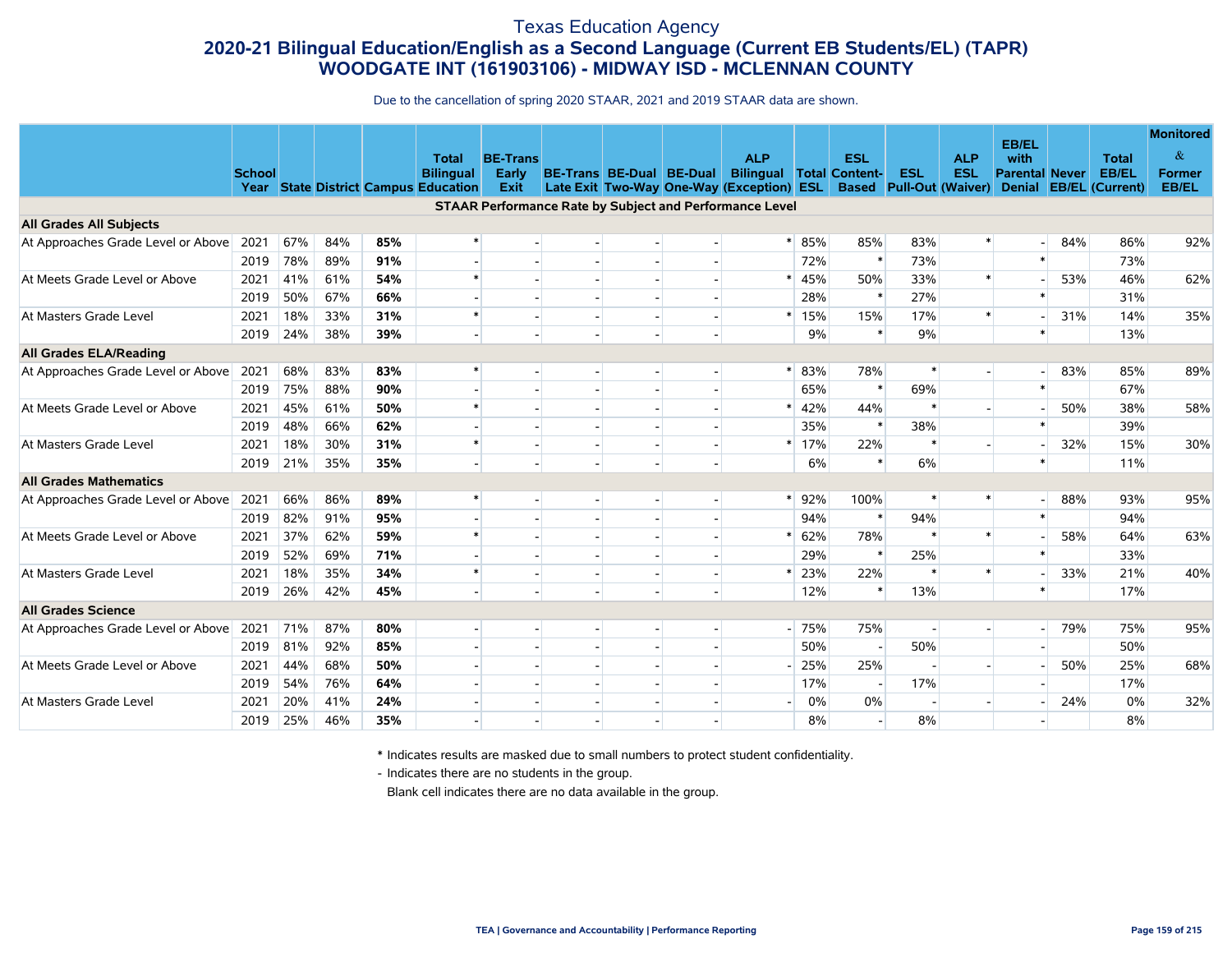# Texas Education Agency **2020-21 STAAR Participation (TAPR) WOODGATE INT (161903106) - MIDWAY ISD - MCLENNAN COUNTY**

Due to the cancellation of spring 2020 STAAR, 2021 and 2019 STAAR data are shown.

|                                                            |       |      |      | <b>African</b><br><b>State District Campus American Hispanic White</b> |      |      | <b>American</b>                                 |           | <b>Pacific</b> | <b>Two</b><br>or<br><b>More</b> | <b>Special</b><br>Ed | Ed    | <b>Special Continu- Continu-</b><br>ously | Non-<br>ously | Econ  | <b>EB/EL</b><br>(Current)<br>$\&$<br>Indian Asian Islander Races (Current) (Former) Enrolled Enrolled Disady Monitored) |
|------------------------------------------------------------|-------|------|------|------------------------------------------------------------------------|------|------|-------------------------------------------------|-----------|----------------|---------------------------------|----------------------|-------|-------------------------------------------|---------------|-------|-------------------------------------------------------------------------------------------------------------------------|
|                                                            |       |      |      |                                                                        |      |      | <b>2021 STAAR Participation</b><br>(All Grades) |           |                |                                 |                      |       |                                           |               |       |                                                                                                                         |
| <b>All Tests</b>                                           |       |      |      |                                                                        |      |      |                                                 |           |                |                                 |                      |       |                                           |               |       |                                                                                                                         |
| <b>Assessment Participant</b>                              | 88%   | 98%  | 96%  | 95%                                                                    | 97%  | 95%  |                                                 | * 100%    | $\ast$         | 100%                            | 94%                  | 100%  | 97%                                       | 95%           | 95%   | 99%                                                                                                                     |
| Included in Accountability                                 | 83%   | 93%  | 91%  | 93%                                                                    | 92%  | 89%  | *                                               | 96%       | $\ast$         | 97%                             | 87%                  | 100%  | 95%                                       | 83%           | 90%   | 90%                                                                                                                     |
| Not Included in Accountability: Mobile                     | 3%    | 4%   | 5%   | 2%                                                                     | 5%   | 6%   | $\ast$                                          | 2%        | $\ast$         | 3%                              | 7%                   | $0\%$ | 2%                                        | 11%           | 5%    | 6%                                                                                                                      |
| Not Included in Accountability: Other<br><b>Exclusions</b> | 1%    | 0%   | 0%   | 0%                                                                     | 1%   | 0%   | $\ast$                                          | 1%        | $\ast$         | 0%                              | $0\%$                | $0\%$ | 0%                                        | 1%            | 0%    | 3%                                                                                                                      |
| <b>Not Tested</b>                                          | 12%   | 2%   | 4%   | 5%                                                                     | 3%   | 5%   | $\ast$                                          | 0%        | $\ast$         | $0\%$                           | 6%                   | 0%    | 3%                                        | 5%            | 5%    | 1%                                                                                                                      |
| Absent                                                     | 2%    | 0%   | 0%   | 0%                                                                     | 0%   | 0%   | $\ast$                                          | 0%        | $\ast$         | 0%                              | $0\%$                | $0\%$ | 0%                                        | 0%            | 0%    | 0%                                                                                                                      |
| Other                                                      | 10%   | 2%   | 4%   | 5%                                                                     | 3%   | 5%   | *                                               | 0%        | $\ast$         | 0%                              | 6%                   | 0%    | 3%                                        | 5%            | 5%    | 1%                                                                                                                      |
|                                                            |       |      |      |                                                                        |      |      | <b>2019 STAAR Participation</b><br>(All Grades) |           |                |                                 |                      |       |                                           |               |       |                                                                                                                         |
| <b>All Tests</b>                                           |       |      |      |                                                                        |      |      |                                                 |           |                |                                 |                      |       |                                           |               |       |                                                                                                                         |
| <b>Assessment Participant</b>                              | 99%   | 100% | 100% | 100%                                                                   | 100% | 100% |                                                 | 100% 100% | 100%           | 100%                            | 100%                 | 100%  | 100%                                      | 100%          | 100%  | 100%                                                                                                                    |
| Included in Accountability                                 | 94%   | 96%  | 97%  | 97%                                                                    | 99%  | 96%  | 100%                                            | 95%       | 100%           | 97%                             | 96%                  | 100%  | 99%                                       | 93%           | 96%   | 96%                                                                                                                     |
| Not Included in Accountability: Mobile                     | 4%    | 3%   | 3%   | 3%                                                                     | 1%   | 4%   | 0%                                              | 5%        | $0\%$          | 3%                              | 4%                   | 0%    | 1%                                        | 7%            | 4%    | 4%                                                                                                                      |
| Not Included in Accountability: Other<br><b>Exclusions</b> | 1%    | 0%   | 0%   | 0%                                                                     | 0%   | 0%   | $0\%$                                           | 0%        | $0\%$          | 0%                              | $0\%$                | $0\%$ | 0%                                        | $0\%$         | 0%    | 0%                                                                                                                      |
| <b>Not Tested</b>                                          | $1\%$ | 0%   | 0%   | 0%                                                                     | 0%   | 0%   | 0%                                              | 0%        | 0%             | 0%                              | $0\%$                | 0%    | 0%                                        | 0%            | 0%    | 0%                                                                                                                      |
| Absent                                                     | 1%    | 0%   | 0%   | 0%                                                                     | 0%   | 0%   | 0%                                              | $0\%$     | 0%             | 0%                              | $0\%$                | $0\%$ | 0%                                        | 0%            | $0\%$ | 0%                                                                                                                      |
| Other                                                      | 0%    | 0%   | 0%   | 0%                                                                     | 0%   | 0%   | 0%                                              | 0%        | $0\%$          | 0%                              | $0\%$                | $0\%$ | 0%                                        | 0%            | 0%    | 0%                                                                                                                      |

\* Indicates results are masked due to small numbers to protect student confidentiality.

- Indicates there are no students in the group.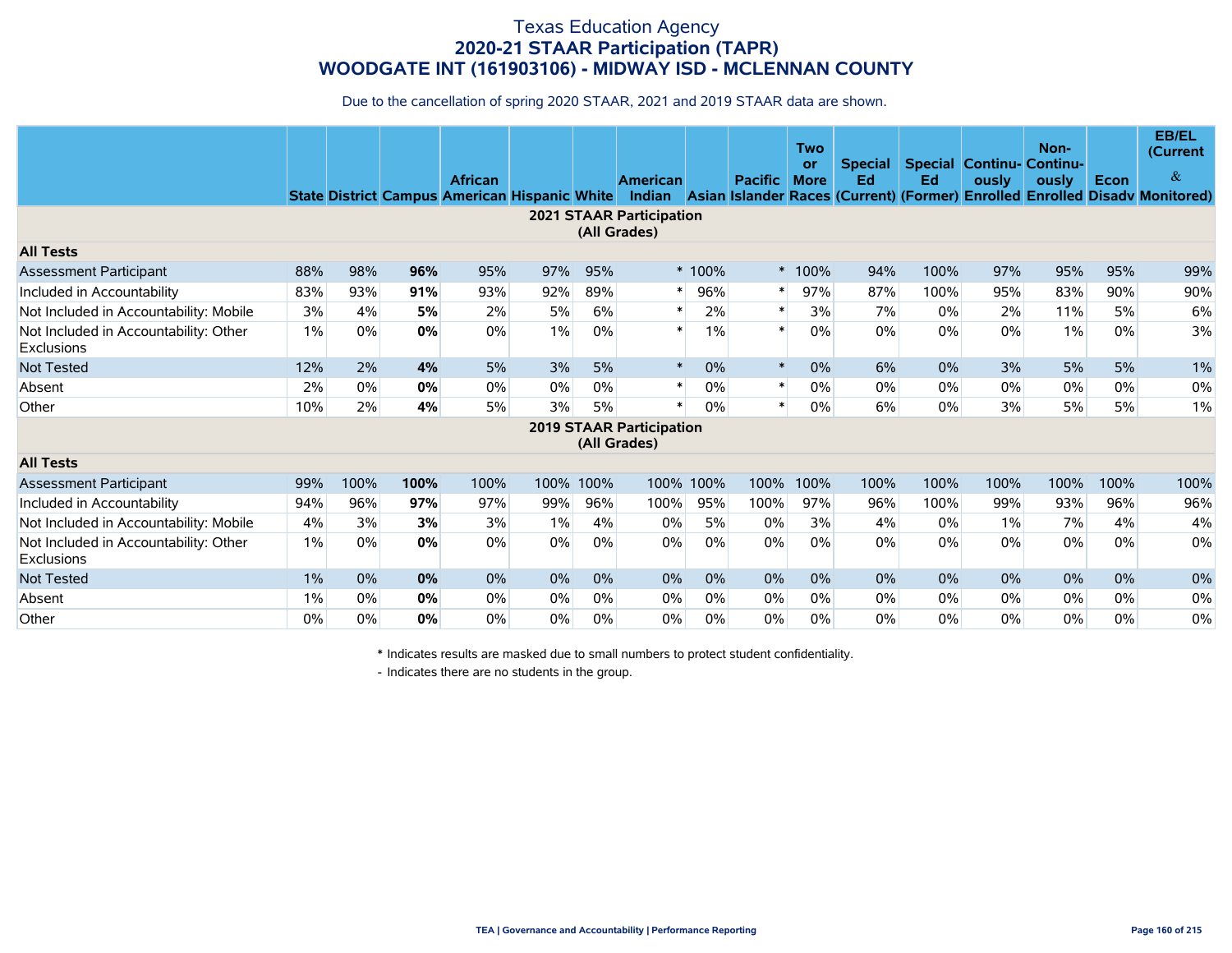#### Texas Education Agency **2020-21 Attendance, Graduation, and Dropout Rates (TAPR) WOODGATE INT (161903106) - MIDWAY ISD - MCLENNAN COUNTY**

|                                             |       |              |                | <b>African</b>                                                            |                          |                          | <b>American</b>          |                          | <b>Pacific</b> | Two<br><b>or</b> | More Special Econ        |                          |                   |
|---------------------------------------------|-------|--------------|----------------|---------------------------------------------------------------------------|--------------------------|--------------------------|--------------------------|--------------------------|----------------|------------------|--------------------------|--------------------------|-------------------|
|                                             |       |              |                | State District Campus American Hispanic White Indian Asian Islander Races |                          |                          |                          |                          |                |                  | Ed                       | <b>Disady EB/EL</b>      |                   |
| <b>Attendance Rate</b>                      |       |              |                |                                                                           |                          |                          |                          |                          |                |                  |                          |                          |                   |
| 2019-20                                     | 98.3% | 99.2%        | 99.3%          | 99.3%                                                                     |                          | 99.4% 99.2%              |                          | * 99.8%                  |                | $*$ 98.9%        |                          | 99.3% 99.1% 99.8%        |                   |
| 2018-19                                     | 95.4% | 96.7%        | 96.8%          | 97.2%                                                                     |                          | 96.6% 96.6%              |                          | $*98.2%$                 |                | $*$ 97.0%        |                          | 95.9% 96.2% 97.1%        |                   |
| <b>Chronic Absenteeism</b>                  |       |              |                |                                                                           |                          |                          |                          |                          |                |                  |                          |                          |                   |
| 2019-20                                     | 6.7%  | 2.8%         | 2.0%           | 1.7%                                                                      | 2.6%                     | 2.1%                     | $^{\ast}$                | $0.0\%$                  | $\ast$         | 0.0%             | 2.0%                     | 2.8%                     | 0.0%              |
| 2018-19                                     | 11.4% | 5.5%         | 4.6%           | 4.6%                                                                      | 5.6%                     | 4.0%                     | $\ast$                   | $0.0\%$                  |                | $*11.1%$         | 8.0%                     | 7.3%                     | 4.8%              |
| <b>Annual Dropout Rate (Gr 7-8)</b>         |       |              |                |                                                                           |                          |                          |                          |                          |                |                  |                          |                          |                   |
| 2019-20                                     | 0.5%  | 0.1%         | $\blacksquare$ |                                                                           | $\overline{\phantom{0}}$ |                          |                          | $\overline{a}$           |                |                  |                          | $\overline{a}$           |                   |
| 2018-19                                     | 0.4%  | 0.0%         |                |                                                                           |                          |                          |                          |                          |                |                  |                          |                          |                   |
| <b>Annual Dropout Rate (Gr 9-12)</b>        |       |              |                |                                                                           |                          |                          |                          |                          |                |                  |                          |                          |                   |
| 2019-20                                     | 1.6%  | 0.0%         |                |                                                                           | $\overline{a}$           |                          |                          |                          |                |                  |                          |                          |                   |
| 2018-19                                     | 1.9%  | 0.2%         |                |                                                                           | $\overline{a}$           |                          |                          |                          |                |                  |                          |                          |                   |
| 4-Year Longitudinal Rate (Gr 9-12)          |       |              |                |                                                                           |                          |                          |                          |                          |                |                  |                          |                          |                   |
| Class of 2020                               |       |              |                |                                                                           |                          |                          |                          |                          |                |                  |                          |                          |                   |
| Graduated                                   | 90.3% | 99.8%        | $\blacksquare$ | $\overline{a}$                                                            | $\overline{\phantom{a}}$ | $\overline{a}$           | $\overline{\phantom{a}}$ | $\overline{a}$           | $\overline{a}$ | $\overline{a}$   | $\overline{a}$           | $\overline{\phantom{a}}$ |                   |
| <b>Received TxCHSE</b>                      | 0.4%  | 0.0%         | Ĭ.             |                                                                           |                          |                          |                          |                          |                |                  |                          |                          |                   |
| Continued HS                                | 3.9%  | 0.2%         |                |                                                                           | $\overline{a}$           |                          |                          |                          |                |                  | $\overline{a}$           | $\blacksquare$           |                   |
| Dropped Out                                 | 5.4%  | 0.0%         |                |                                                                           | $\overline{a}$           |                          |                          |                          |                |                  | $\overline{a}$           | $\blacksquare$           |                   |
| Graduates and TxCHSE 90.7%                  |       | 99.8%        |                |                                                                           | $\overline{\phantom{a}}$ |                          |                          |                          |                |                  | $\overline{a}$           |                          |                   |
| Graduates, TxCHSE,<br>and Continuers        |       | 94.6% 100.0% |                |                                                                           |                          |                          |                          |                          |                |                  |                          |                          |                   |
| Class of 2019                               |       |              |                |                                                                           |                          |                          |                          |                          |                |                  |                          |                          |                   |
| Graduated                                   | 90.0% | 99.5%        | ÷              |                                                                           | $\overline{a}$           |                          | $\overline{a}$           | $\overline{a}$           |                |                  | $\overline{a}$           | $\overline{\phantom{a}}$ |                   |
| Received TxCHSE                             | 0.5%  | 0.0%         |                |                                                                           | $\overline{a}$           |                          |                          |                          |                |                  |                          |                          |                   |
| Continued HS                                | 3.7%  | 0.2%         |                |                                                                           | $\overline{a}$           |                          |                          |                          |                |                  | $\overline{a}$           | $\qquad \qquad -$        |                   |
| Dropped Out                                 | 5.9%  | 0.3%         |                |                                                                           | $\overline{\phantom{a}}$ |                          |                          | $\overline{\phantom{a}}$ |                |                  | $\overline{a}$           | $\overline{\phantom{a}}$ |                   |
| Graduates and TxCHSE 90.4%                  |       | 99.5%        |                |                                                                           | $\overline{\phantom{a}}$ |                          |                          | ÷                        |                |                  | $\overline{a}$           |                          |                   |
| Graduates, TxCHSE,<br>and Continuers        | 94.1% | 99.7%        |                |                                                                           |                          |                          |                          |                          |                |                  |                          |                          |                   |
| 5-Year Extended Longitudinal Rate (Gr 9-12) |       |              |                |                                                                           |                          |                          |                          |                          |                |                  |                          |                          |                   |
| Class of 2019                               |       |              |                |                                                                           |                          |                          |                          |                          |                |                  |                          |                          |                   |
| Graduated                                   | 92.0% | 99.5%        | $\blacksquare$ |                                                                           | $\overline{a}$           |                          | $\overline{\phantom{a}}$ |                          |                |                  |                          | $\overline{\phantom{a}}$ |                   |
| <b>Received TxCHSE</b>                      | 0.5%  | 0.2%         |                |                                                                           | $\overline{a}$           |                          |                          |                          |                |                  | $\overline{a}$           |                          |                   |
| Continued HS                                | 1.3%  | 0.2%         |                |                                                                           | $\overline{\phantom{a}}$ | $\overline{\phantom{a}}$ | $\overline{\phantom{0}}$ | $\overline{\phantom{a}}$ |                |                  | $\blacksquare$           | $\overline{\phantom{a}}$ |                   |
| Dropped Out                                 | 6.1%  | 0.2%         |                |                                                                           | $\overline{\phantom{a}}$ |                          |                          | $\overline{\phantom{a}}$ |                |                  | $\overline{\phantom{a}}$ | $\overline{a}$           | $\qquad \qquad -$ |
| Graduates and TxCHSE 92.6%                  |       | 99.7%        |                |                                                                           |                          |                          |                          |                          |                |                  |                          |                          |                   |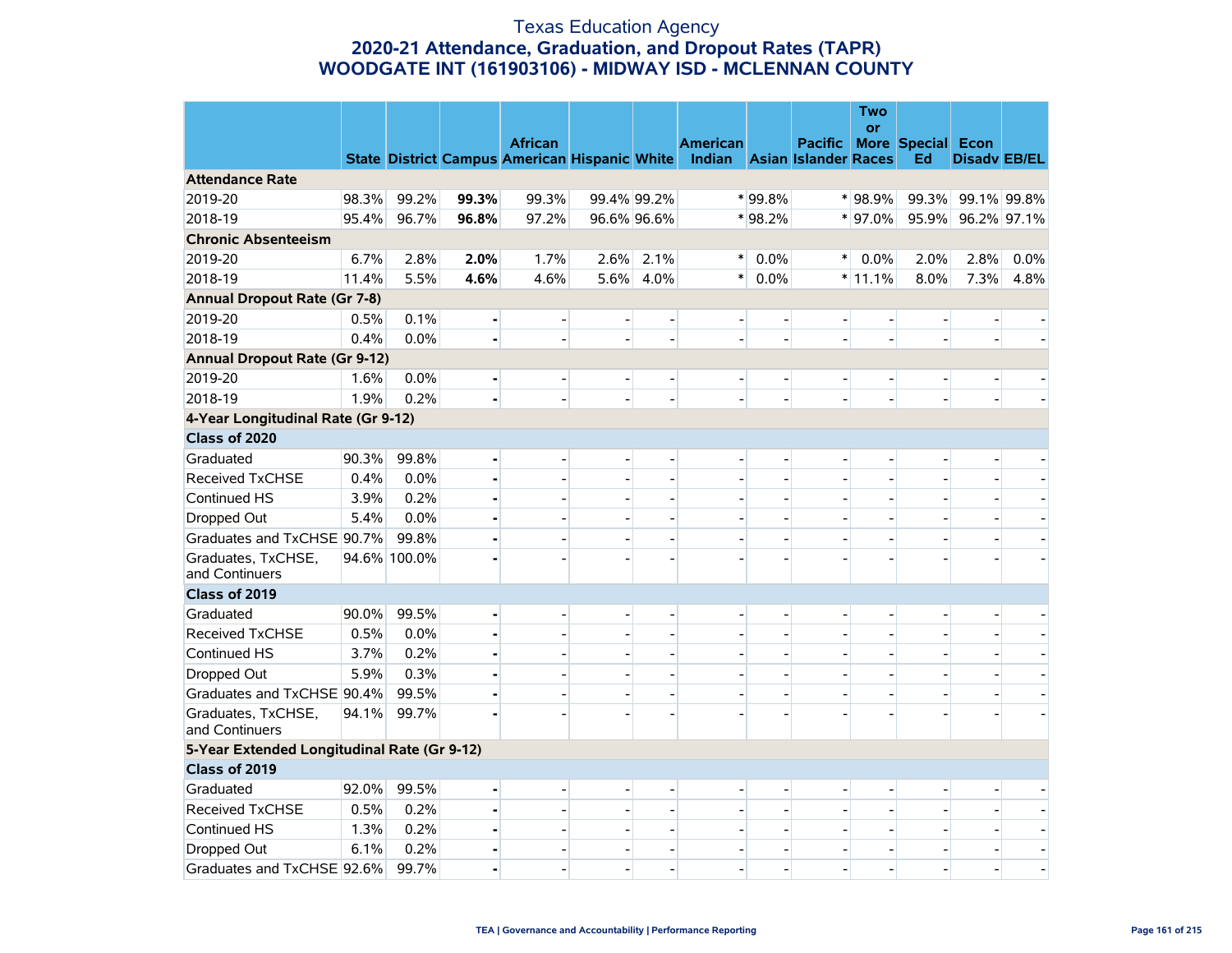#### Texas Education Agency **2020-21 Attendance, Graduation, and Dropout Rates (TAPR) WOODGATE INT (161903106) - MIDWAY ISD - MCLENNAN COUNTY**

|                                                             |       |              |                |                          |                                                                           |                | <b>Two</b><br>or         |                          |                          |  |
|-------------------------------------------------------------|-------|--------------|----------------|--------------------------|---------------------------------------------------------------------------|----------------|--------------------------|--------------------------|--------------------------|--|
|                                                             |       |              | <b>African</b> |                          | <b>American</b>                                                           | <b>Pacific</b> |                          | <b>More Special Econ</b> |                          |  |
|                                                             |       |              |                |                          | State District Campus American Hispanic White Indian Asian Islander Races |                |                          | Ed                       | <b>Disadv EB/EL</b>      |  |
| Graduates, TxCHSE,<br>and Continuers                        | 93.9% | 99.8%        |                |                          |                                                                           |                |                          |                          |                          |  |
| Class of 2018                                               |       |              |                |                          |                                                                           |                |                          |                          |                          |  |
| Graduated                                                   | 92.2% | 99.5%        |                |                          |                                                                           |                |                          |                          |                          |  |
| <b>Received TxCHSE</b>                                      | 0.6%  | 0.2%         |                |                          |                                                                           |                |                          |                          |                          |  |
| Continued HS                                                | 1.1%  | 0.2%         |                | $\overline{a}$           |                                                                           |                | $\overline{a}$           | $\overline{a}$           |                          |  |
| Dropped Out                                                 | 6.1%  | 0.2%         |                | $\overline{\phantom{a}}$ |                                                                           |                |                          | $\overline{\phantom{a}}$ |                          |  |
| Graduates and TxCHSE 92.8%                                  |       | 99.7%        |                |                          |                                                                           |                |                          |                          |                          |  |
| Graduates, TxCHSE,<br>and Continuers                        | 93.9% | 99.8%        |                |                          |                                                                           |                |                          |                          |                          |  |
| 6-Year Extended Longitudinal Rate (Gr 9-12)                 |       |              |                |                          |                                                                           |                |                          |                          |                          |  |
| Class of 2018                                               |       |              |                |                          |                                                                           |                |                          |                          |                          |  |
| Graduated                                                   | 92.6% | 99.7%        |                |                          |                                                                           |                |                          |                          |                          |  |
| Received TxCHSE                                             | 0.7%  | 0.2%         |                |                          |                                                                           |                |                          |                          |                          |  |
| Continued HS                                                | 0.6%  | 0.0%         |                |                          |                                                                           |                |                          |                          |                          |  |
| Dropped Out                                                 | 6.1%  | 0.2%         |                |                          |                                                                           |                |                          |                          |                          |  |
| Graduates and TxCHSE 93.3%                                  |       | 99.8%        |                |                          |                                                                           |                |                          |                          |                          |  |
| Graduates, TxCHSE,<br>and Continuers                        | 93.9% | 99.8%        |                |                          |                                                                           |                |                          |                          |                          |  |
| Class of 2017                                               |       |              |                |                          |                                                                           |                |                          |                          |                          |  |
| Graduated                                                   |       | 92.4% 100.0% |                |                          |                                                                           |                |                          |                          |                          |  |
| <b>Received TxCHSE</b>                                      | 0.7%  | 0.0%         |                |                          |                                                                           |                |                          |                          |                          |  |
| Continued HS                                                | 0.6%  | 0.0%         |                | $\blacksquare$           |                                                                           |                |                          | $\blacksquare$           |                          |  |
| Dropped Out                                                 | 6.3%  | 0.0%         |                |                          |                                                                           |                |                          |                          |                          |  |
| Graduates and TxCHSE 93.2% 100.0%                           |       |              |                |                          |                                                                           |                |                          |                          |                          |  |
| Graduates, TxCHSE,<br>and Continuers                        |       | 93.7% 100.0% |                |                          |                                                                           |                |                          |                          |                          |  |
| 4-Year Federal Graduation Rate Without Exclusions (Gr 9-12) |       |              |                |                          |                                                                           |                |                          |                          |                          |  |
| Class of 2020                                               | 90.3% | 98.6%        |                | $\blacksquare$           |                                                                           |                | $\overline{\phantom{a}}$ | $\blacksquare$           |                          |  |
| Class of 2019                                               |       | 90.0% 98.7%  |                |                          |                                                                           |                |                          |                          |                          |  |
| RHSP/DAP Graduates (Longitudinal Rate)                      |       |              |                |                          |                                                                           |                |                          |                          |                          |  |
| Class of 2020                                               | 83.0% |              |                | $\overline{a}$           |                                                                           |                |                          | $\overline{\phantom{a}}$ |                          |  |
| Class of 2019                                               | 73.3% |              |                | $\overline{a}$           | $\overline{a}$                                                            |                |                          | $\blacksquare$           | $\overline{\phantom{a}}$ |  |
| <b>FHSP-E Graduates (Longitudinal Rate)</b>                 |       |              |                |                          |                                                                           |                |                          |                          |                          |  |
| Class of 2020                                               | 4.3%  | 4.9%         |                |                          |                                                                           |                |                          |                          |                          |  |
| Class of 2019                                               | 4.2%  | 3.4%         |                |                          |                                                                           |                |                          |                          |                          |  |
| <b>FHSP-DLA Graduates (Longitudinal Rate)</b>               |       |              |                |                          |                                                                           |                |                          |                          |                          |  |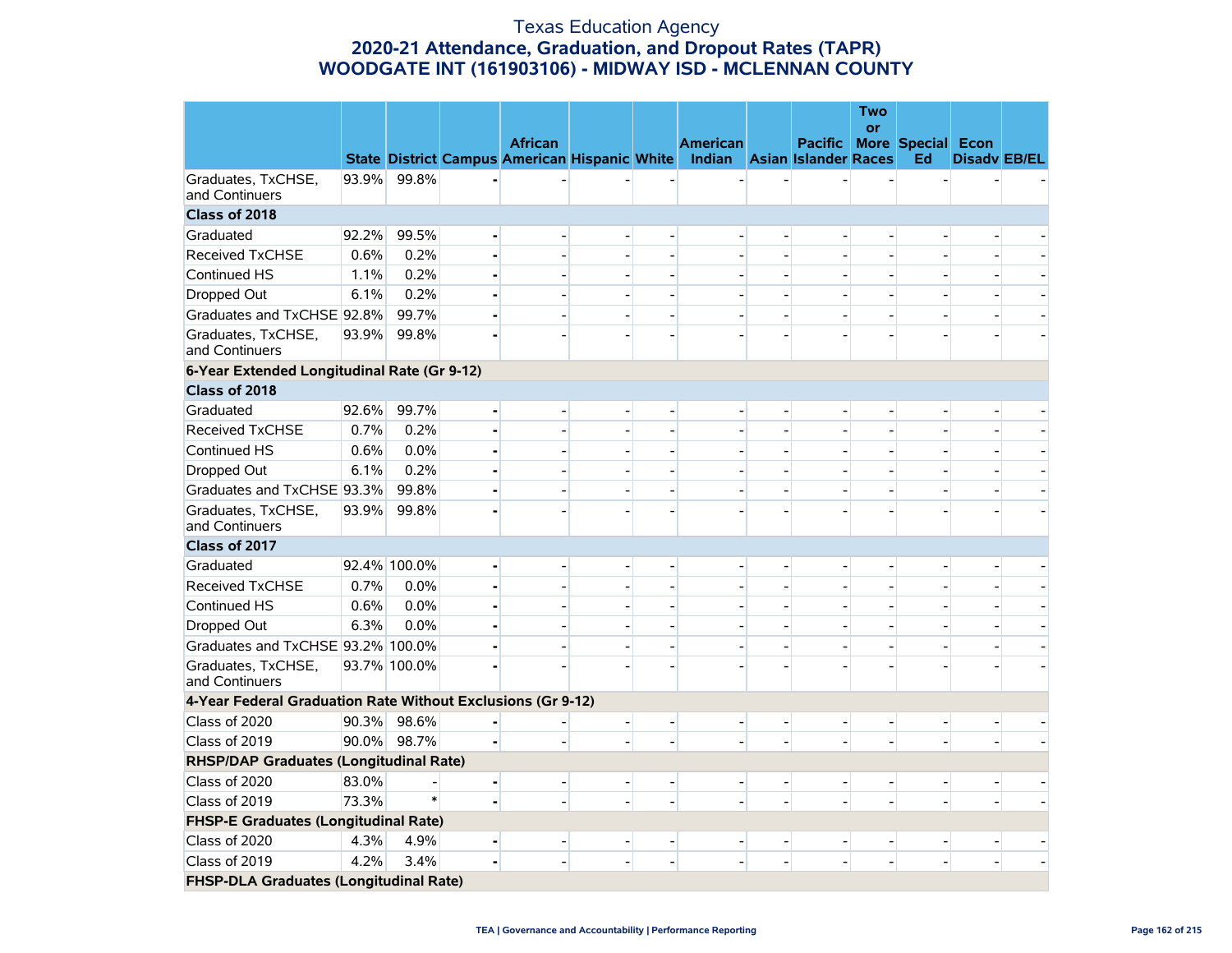#### Texas Education Agency **2020-21 Attendance, Graduation, and Dropout Rates (TAPR) WOODGATE INT (161903106) - MIDWAY ISD - MCLENNAN COUNTY**

|                                                        |       |             |                                                                        |                          |                                  |                                               | <b>Two</b><br>or |                                |                     |  |
|--------------------------------------------------------|-------|-------------|------------------------------------------------------------------------|--------------------------|----------------------------------|-----------------------------------------------|------------------|--------------------------------|---------------------|--|
|                                                        |       |             | <b>African</b><br><b>State District Campus American Hispanic White</b> |                          | <b>American</b><br><b>Indian</b> | <b>Pacific</b><br><b>Asian Islander Races</b> |                  | <b>More Special Econ</b><br>Ed | <b>Disady EB/EL</b> |  |
| Class of 2020                                          | 83.5% | 90.3%       |                                                                        |                          |                                  |                                               |                  |                                |                     |  |
| Class of 2019                                          | 83.5% | 90.2%       |                                                                        |                          |                                  |                                               |                  |                                |                     |  |
| RHSP/DAP/FHSP-E/FHSP-DLA Graduates (Longitudinal Rate) |       |             |                                                                        |                          |                                  |                                               |                  |                                |                     |  |
| Class of 2020                                          | 87.8% | 95.1%       |                                                                        |                          |                                  |                                               |                  |                                |                     |  |
| Class of 2019                                          | 87.6% | 93.5%       |                                                                        | $\overline{\phantom{0}}$ |                                  |                                               |                  |                                |                     |  |
| <b>RHSP/DAP Graduates (Annual Rate)</b>                |       |             |                                                                        |                          |                                  |                                               |                  |                                |                     |  |
| 2019-20                                                | 38.6% | $0.0\%$     |                                                                        |                          |                                  |                                               |                  |                                |                     |  |
| 2018-19                                                | 32.7% |             |                                                                        | $\overline{\phantom{a}}$ |                                  |                                               |                  |                                |                     |  |
| <b>FHSP-E Graduates (Annual Rate)</b>                  |       |             |                                                                        |                          |                                  |                                               |                  |                                |                     |  |
| 2019-20                                                | 4.4%  | 4.8%        |                                                                        |                          |                                  |                                               |                  |                                |                     |  |
| 2018-19                                                | 4.4%  | 3.3%        |                                                                        | $\overline{\phantom{0}}$ |                                  |                                               |                  |                                |                     |  |
| <b>FHSP-DLA Graduates (Annual Rate)</b>                |       |             |                                                                        |                          |                                  |                                               |                  |                                |                     |  |
| 2019-20                                                | 81.8% | 88.4%       |                                                                        |                          |                                  |                                               |                  |                                |                     |  |
| 2018-19                                                | 82.1% | 90.5%       |                                                                        |                          |                                  |                                               |                  |                                |                     |  |
| RHSP/DAP/FHSP-E/FHSP-DLA Graduates (Annual Rate)       |       |             |                                                                        |                          |                                  |                                               |                  |                                |                     |  |
| 2019-20                                                | 85.8% | 92.4%       |                                                                        |                          |                                  |                                               |                  |                                |                     |  |
| 2018-19                                                |       | 85.9% 93.8% |                                                                        |                          |                                  |                                               |                  |                                |                     |  |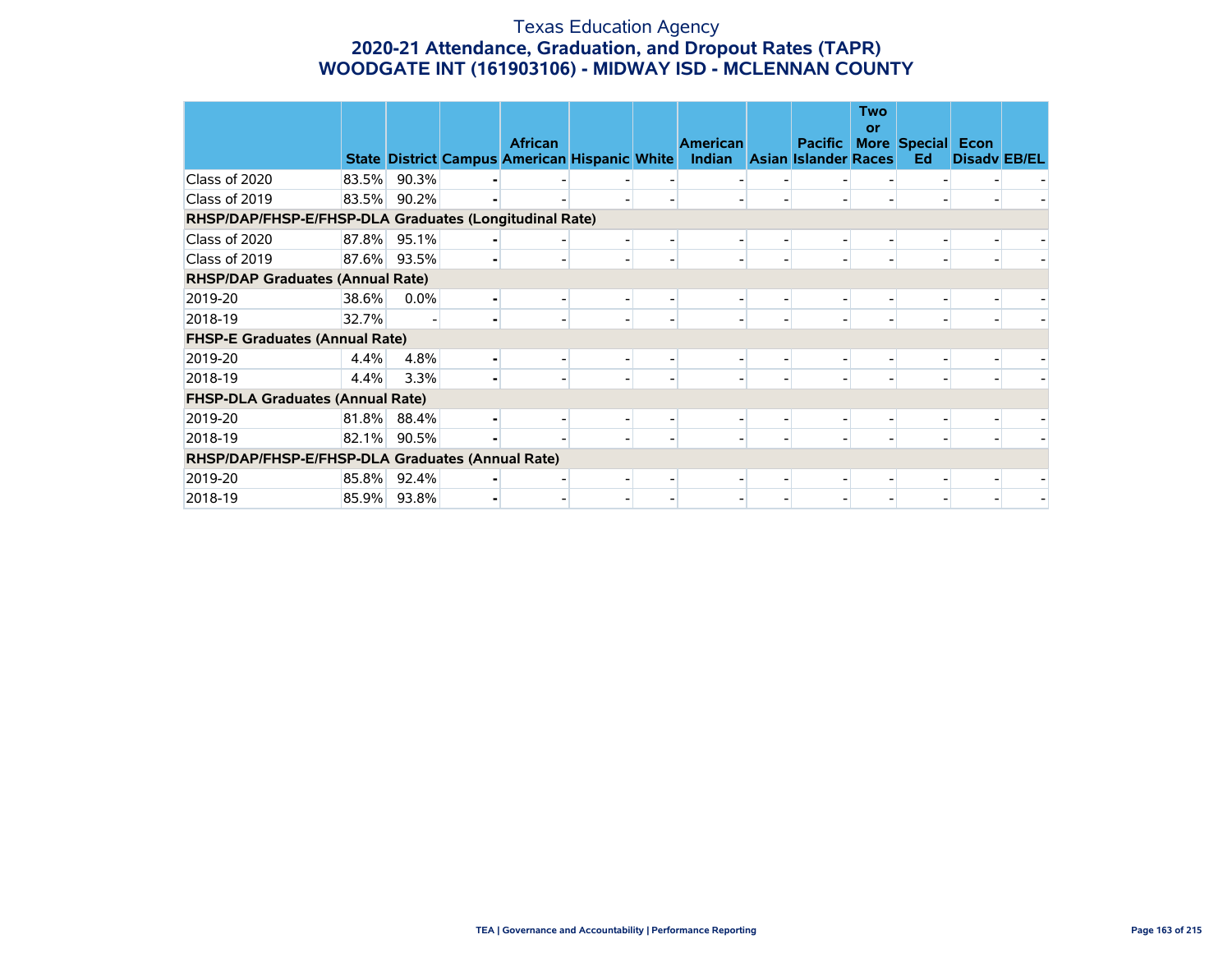#### Texas Education Agency **2020-21 Graduation Profile (TAPR) WOODGATE INT (161903106) - MIDWAY ISD - MCLENNAN COUNTY**

|                                                            | Count | <b>Campus Campus District</b><br><b>Percent</b> | Count       | <b>State</b><br>Count |
|------------------------------------------------------------|-------|-------------------------------------------------|-------------|-----------------------|
| Graduates (2019-20 Annual Graduates)                       |       |                                                 |             |                       |
| <b>Total Graduates</b>                                     |       |                                                 |             | 590 360,220           |
| <b>By Ethnicity:</b>                                       |       |                                                 |             |                       |
| African American                                           |       |                                                 | 73          | 44,729                |
| Hispanic                                                   |       |                                                 |             | 129 184,060           |
| White                                                      |       |                                                 | 351         | 105,215               |
| American Indian                                            |       |                                                 | 2           | 1,226                 |
| Asian                                                      |       |                                                 | 24          | 17,126                |
| Pacific Islander                                           |       |                                                 | 1           | 557                   |
| Two or More Races                                          |       |                                                 | 10          | 7,307                 |
| <b>By Graduation Type:</b>                                 |       |                                                 |             |                       |
| Minimum H.S. Program                                       |       |                                                 | 5           | 1,512                 |
| Recommended H.S. Program/Distinguished Achievement Program |       |                                                 | $\mathbf 0$ | 952                   |
| Foundation H.S. Program (No Endorsement)                   |       |                                                 | 40          | 49,535                |
| Foundation H.S. Program (Endorsement)                      |       |                                                 | 28          | 15,689                |
| Foundation H.S. Program (DLA)                              |       |                                                 |             | 517 292,532           |
|                                                            |       |                                                 |             |                       |
| <b>Special Education Graduates</b>                         |       |                                                 | 52          | 29,018                |
| Economically Disadvantaged Graduates                       |       |                                                 |             | 135 187,187           |
| Emergent Bilingual (EB)/English Learner (EL) Graduates     |       |                                                 | 2           | 29,639                |
| <b>At-Risk Graduates</b>                                   |       |                                                 |             | 123 148,836           |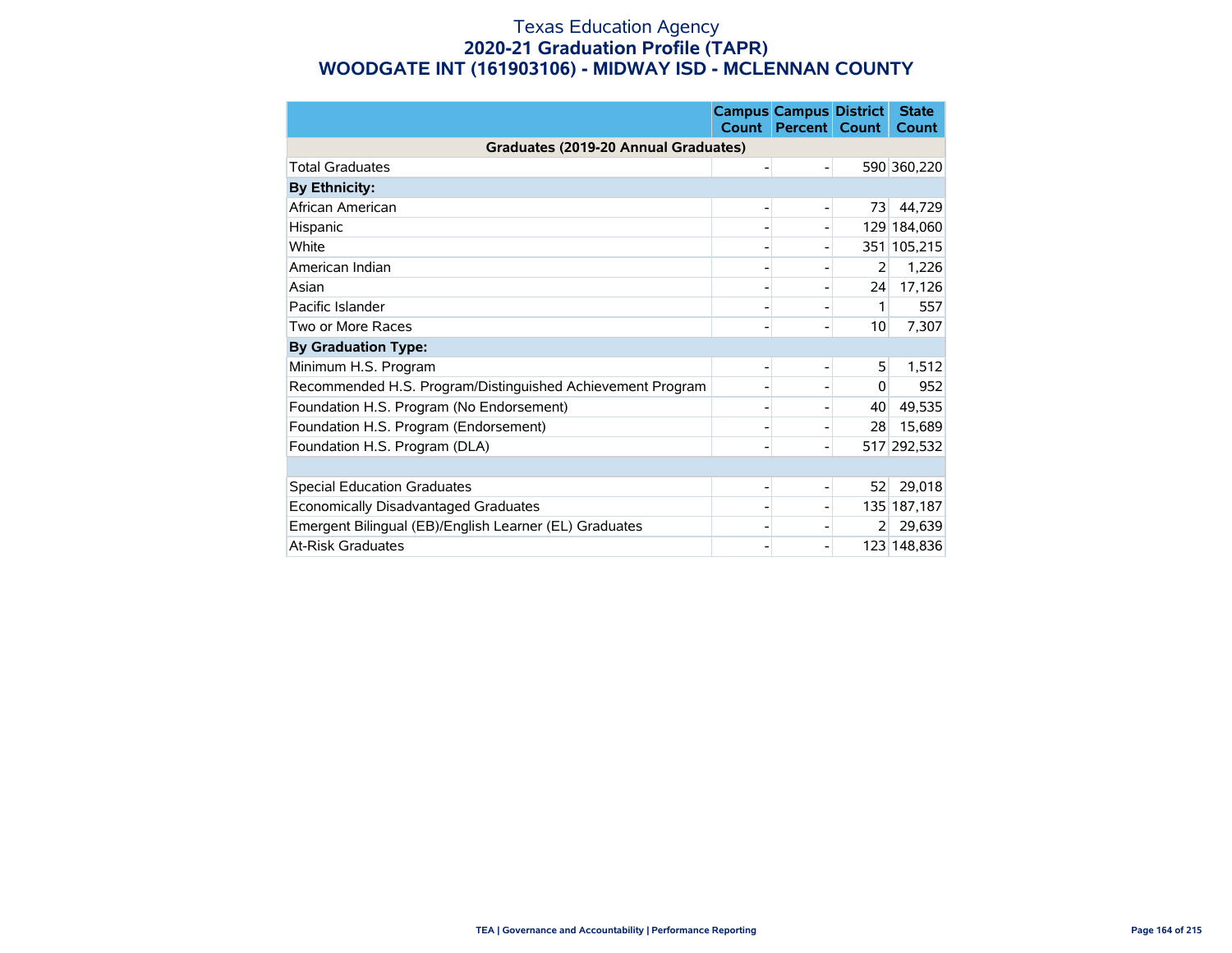#### Texas Education Agency **2020-21 College, Career, and Military Readiness (CCMR) (TAPR) WOODGATE INT (161903106) - MIDWAY ISD - MCLENNAN COUNTY**

**There is no data for this campus.**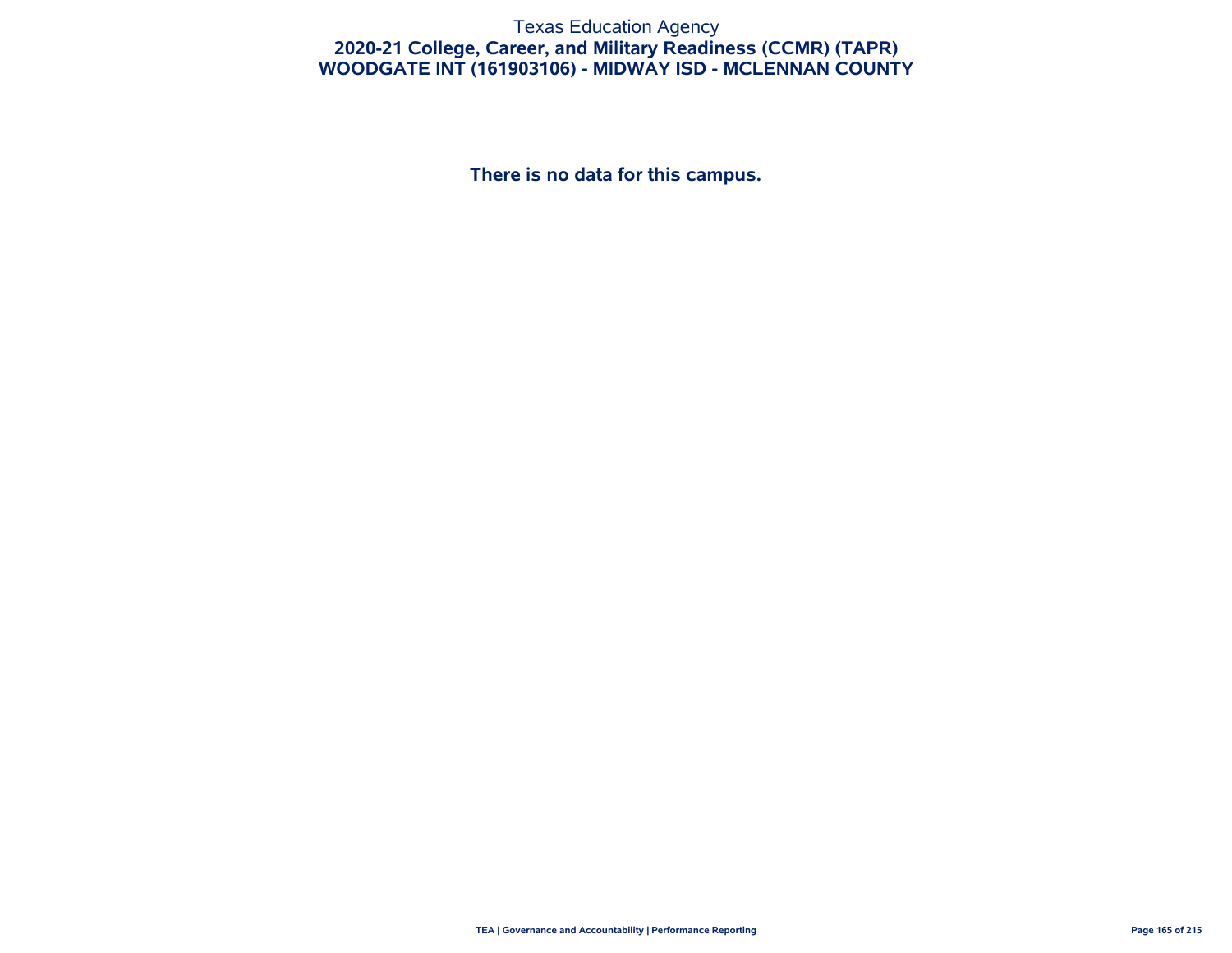#### Texas Education Agency **2020-21 CCMR-Related Indicators (TAPR) WOODGATE INT (161903106) - MIDWAY ISD - MCLENNAN COUNTY**

**There is no data for this campus.**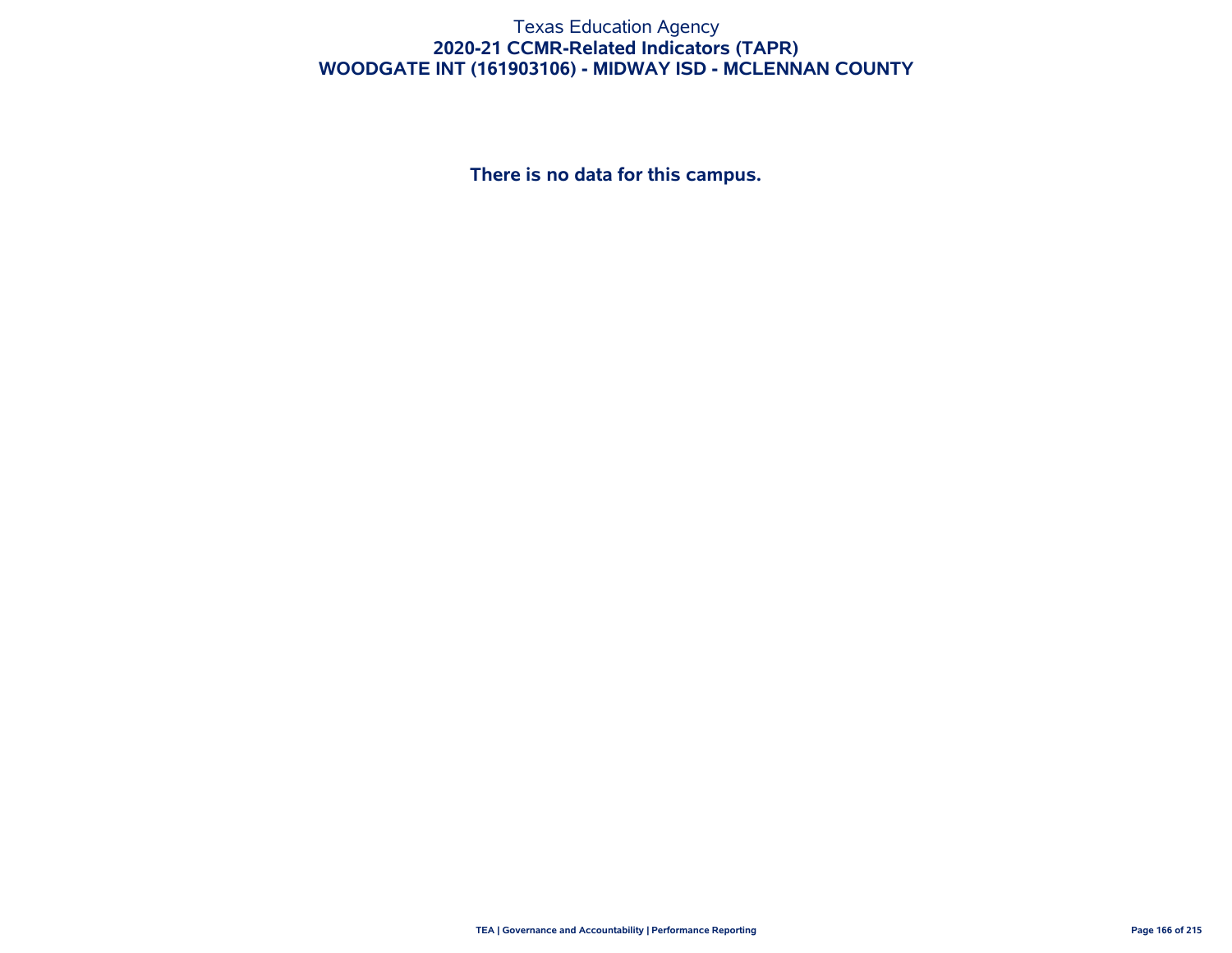#### Texas Education Agency **2020-21 Other Postsecondary Indicators (TAPR) WOODGATE INT (161903106) - MIDWAY ISD - MCLENNAN COUNTY**

**There is no data for this campus.**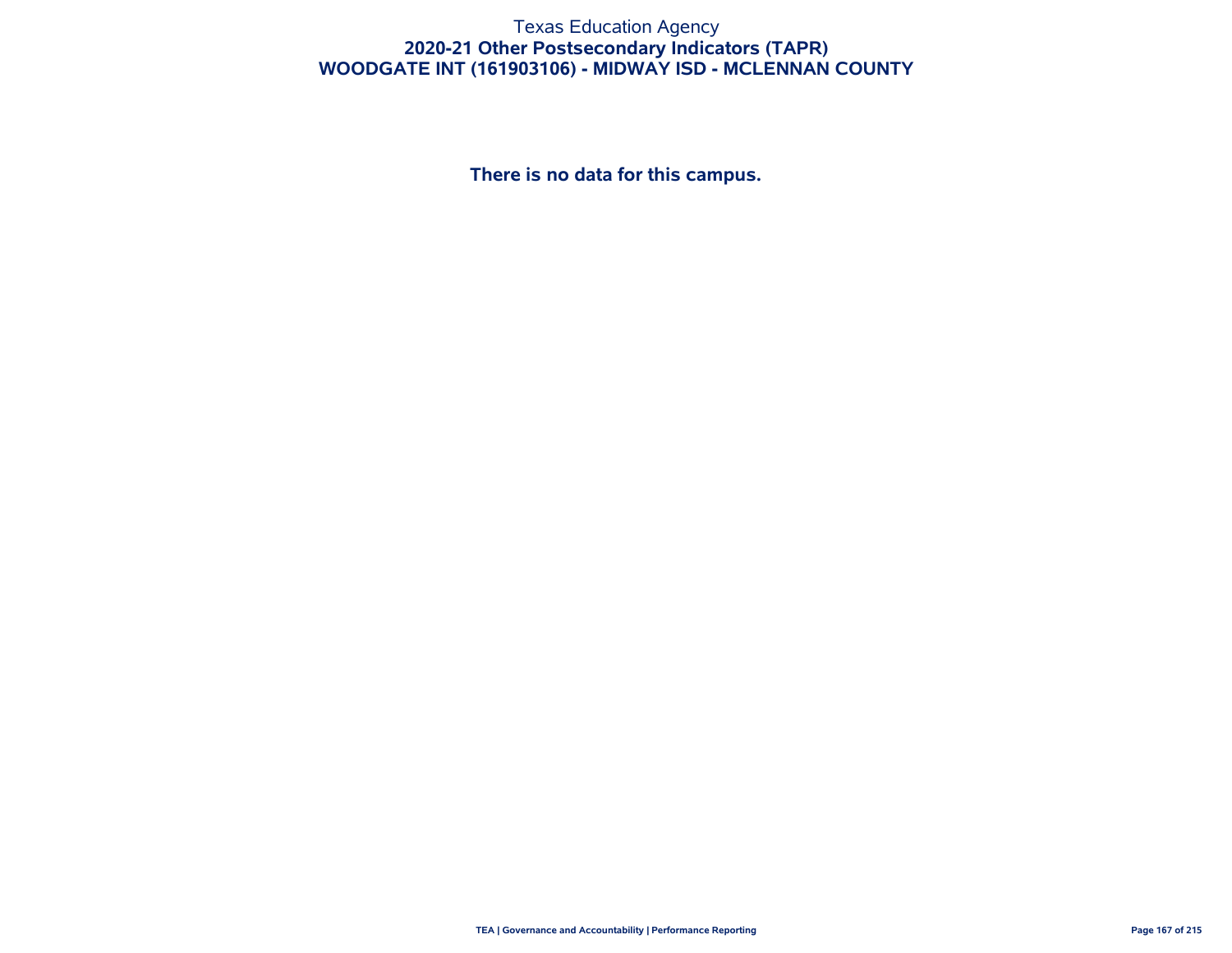#### Texas Education Agency **2020-21 Student Information (TAPR) WOODGATE INT (161903106) - MIDWAY ISD - MCLENNAN COUNTY**

|                                               |                |                               | <b>Membership</b> |                 |                |                               | <b>Enrollment</b> |                 |
|-----------------------------------------------|----------------|-------------------------------|-------------------|-----------------|----------------|-------------------------------|-------------------|-----------------|
|                                               |                | <b>Campus</b>                 |                   |                 |                | <b>Campus</b>                 |                   |                 |
| <b>Student Information</b>                    |                | <b>Count Percent District</b> |                   | <b>State</b>    |                | <b>Count Percent District</b> |                   | <b>State</b>    |
|                                               |                |                               |                   |                 |                |                               |                   |                 |
| <b>Total Students</b>                         |                | 699 100.0%                    |                   | 8,233 5,359,040 |                | 700 100.0%                    |                   | 8,253 5,371,586 |
| <b>Students by Grade:</b>                     |                |                               |                   |                 |                |                               |                   |                 |
| Early Childhood Education                     | 0              | 0.0%                          | 0.4%              | 0.3%            | 0              | 0.0%                          | 0.5%              | 0.4%            |
| Pre-Kindergarten                              | 0              | 0.0%                          | 1.8%              | 3.7%            | 0              | 0.0%                          | 1.8%              | 3.7%            |
| Kindergarten                                  | 0              | 0.0%                          | 7.1%              | 6.7%            | 0              | 0.0%                          | 7.1%              | 6.7%            |
| Grade 1                                       | 0              | 0.0%                          | 7.1%              | 7.1%            | 0              | 0.0%                          | 7.1%              | 7.1%            |
| Grade 2                                       | 0              | 0.0%                          | 7.3%              | 7.1%            | 0              | 0.0%                          | 7.3%              | 7.1%            |
| Grade 3                                       | $\mathbf 0$    | 0.0%                          | 7.5%              | 7.1%            | 0              | 0.0%                          | 7.5%              | 7.1%            |
| Grade 4                                       | $\mathbf 0$    | 0.0%                          | 7.4%              | 7.2%            | 0              | 0.0%                          | 7.3%              | 7.2%            |
| Grade 5                                       | 337            | 48.2%                         | 7.5%              | 7.4%            | 337            | 48.1%                         | 7.4%              | 7.4%            |
| Grade 6                                       | 362            | 51.8%                         | 7.8%              | 7.7%            | 363            | 51.9%                         | 7.8%              | 7.7%            |
| Grade 7                                       | 0              | 0.0%                          | 8.0%              | 7.9%            | 0              | 0.0%                          | 8.0%              | 7.8%            |
| Grade 8                                       | 0              | 0.0%                          | 7.8%              | 7.9%            | 0              | 0.0%                          | 7.8%              | 7.9%            |
| Grade 9                                       | 0              | 0.0%                          | 8.3%              | 8.1%            | 0              | 0.0%                          | 8.3%              | 8.1%            |
| Grade 10                                      | 0              | 0.0%                          | 7.3%              | 7.8%            | 0              | 0.0%                          | 7.3%              | 7.8%            |
| Grade 11                                      | $\mathbf 0$    | 0.0%                          | 7.3%              | 7.2%            | 0              | 0.0%                          | 7.2%              | 7.2%            |
| Grade 12                                      | 0              | 0.0%                          | 7.5%              | 6.8%            | $\mathbf 0$    | 0.0%                          | 7.5%              | 6.8%            |
| <b>Ethnic Distribution:</b>                   |                |                               |                   |                 |                |                               |                   |                 |
| African American                              | 114            | 16.3%                         | 11.2%             | 12.7%           | 114            | 16.3%                         | 11.2%             | 12.7%           |
| Hispanic                                      | 225            | 32.2%                         | 24.5%             | 52.9%           | 225            | 32.1%                         | 24.5%             | 52.9%           |
| White                                         | 296            | 42.3%                         | 55.2%             | 26.5%           | 296            | 42.3%                         | 55.2%             | 26.5%           |
| American Indian                               | 1              | 0.1%                          | 0.3%              | 0.3%            | $\mathbf{1}$   | 0.1%                          | 0.3%              | 0.3%            |
| Asian                                         | 34             | 4.9%                          | 4.6%              | 4.7%            | 34             | 4.9%                          | 4.6%              | 4.7%            |
| Pacific Islander                              | $\mathbf{1}$   | 0.1%                          | 0.1%              | 0.2%            | $\mathbf{1}$   | 0.1%                          | 0.1%              | 0.2%            |
| Two or More Races                             | 28             | 4.0%                          | 4.0%              | 2.7%            | 29             | 4.1%                          | 4.0%              | 2.7%            |
| Sex:                                          |                |                               |                   |                 |                |                               |                   |                 |
| Female                                        | 353            | 50.5%                         | 49.5%             | 48.9%           | 353            | 50.4%                         | 49.5%             | 48.9%           |
| Male                                          | 346            | 49.5%                         | 50.5%             | 51.1%           | 347            | 49.6%                         | 50.5%             | 51.1%           |
|                                               |                |                               |                   |                 |                |                               |                   |                 |
| Economically Disadvantaged                    | 311            | 44.5%                         | 33.6%             | 60.3%           | 311            | 44.4%                         | 33.5%             | 60.2%           |
| Non-Educationally Disadvantaged               | 388            | 55.5%                         | 66.4%             | 39.7%           | 389            | 55.6%                         | 66.5%             | 39.8%           |
| Section 504 Students                          | 79             | 11.3%                         | 9.0%              | 7.2%            | 79             | 11.3%                         | 9.0%              | 7.2%            |
| <b>EB Students/EL</b>                         | 17             | 2.4%                          | 3.7%              | 20.7%           | 17             | 2.4%                          | 3.7%              | 20.6%           |
| Students w/ Disciplinary Placements (2019-20) | $\overline{4}$ | 0.5%                          | 1.0%              | 1.2%            |                |                               |                   |                 |
| Students w/ Dyslexia                          | 65             | 9.3%                          | 4.9%              | 4.5%            | 65             | 9.3%                          | 4.9%              | 4.5%            |
| <b>Foster Care</b>                            | $\overline{2}$ | 0.3%                          | 0.4%              | 0.3%            | $\overline{2}$ | 0.3%                          | 0.4%              | 0.3%            |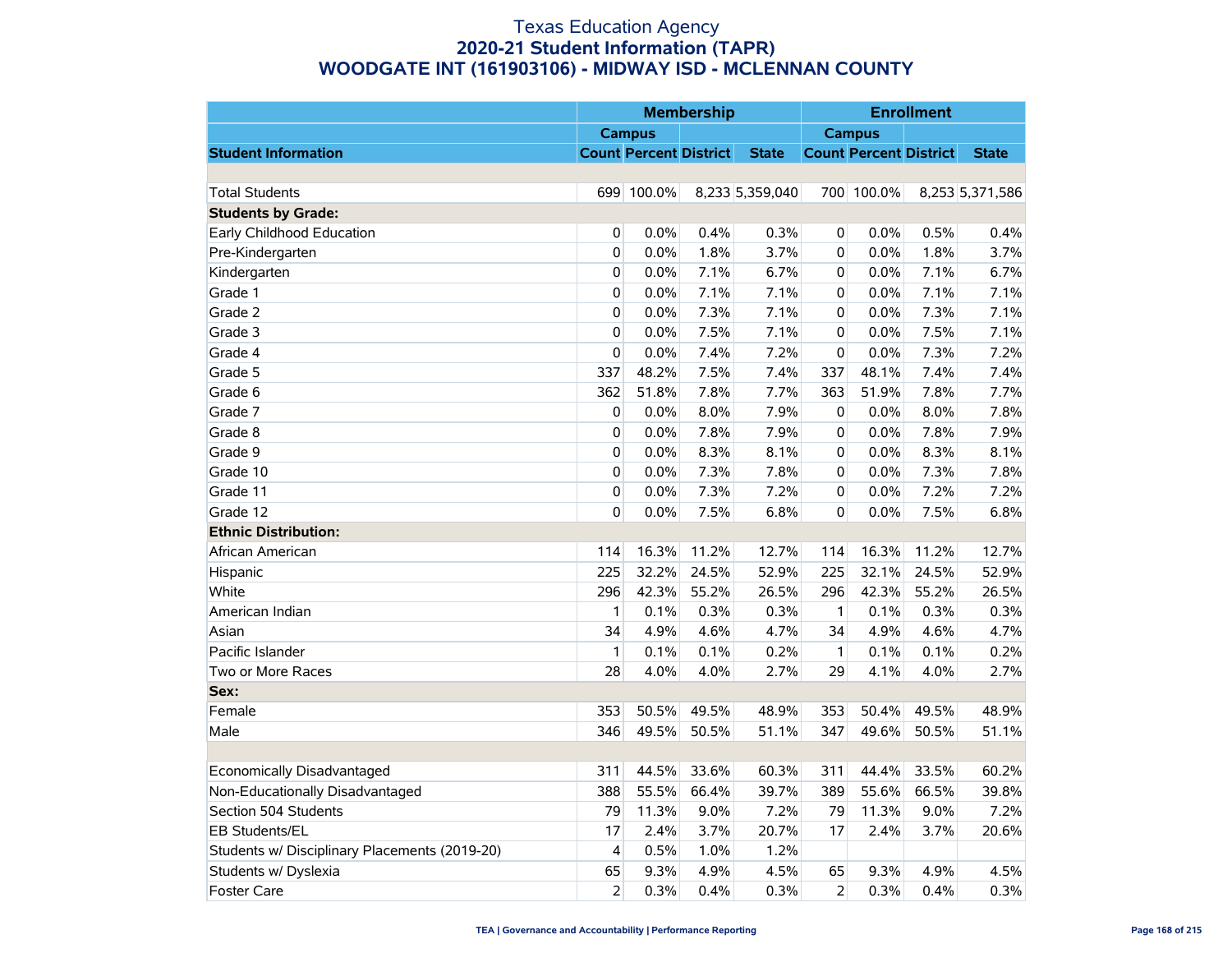#### Texas Education Agency **2020-21 Student Information (TAPR) WOODGATE INT (161903106) - MIDWAY ISD - MCLENNAN COUNTY**

|                                                                          |             |                               | <b>Membership</b> |              |             |                               | <b>Enrollment</b> |              |
|--------------------------------------------------------------------------|-------------|-------------------------------|-------------------|--------------|-------------|-------------------------------|-------------------|--------------|
|                                                                          |             | <b>Campus</b>                 |                   |              |             | <b>Campus</b>                 |                   |              |
| <b>Student Information</b>                                               |             | <b>Count Percent District</b> |                   | <b>State</b> |             | <b>Count Percent District</b> |                   | <b>State</b> |
| Homeless                                                                 | 0           | 0.0%                          | 0.1%              | 1.1%         | $\mathbf 0$ | 0.0%                          | 0.1%              | 1.1%         |
| Immigrant                                                                | 4           | 0.6%                          | 0.7%              | 2.0%         | 4           | 0.6%                          | 0.7%              | 2.0%         |
| Migrant                                                                  | $\mathbf 0$ | 0.0%                          | 0.0%              | 0.3%         | 0           | 0.0%                          | 0.0%              | 0.3%         |
| Title I                                                                  | 699         | 100.0%                        | 26.6%             | 64.5%        | 700         | 100.0%                        | 26.6%             | 64.5%        |
| Military Connected                                                       | 36          | 5.2%                          | 5.0%              | 2.7%         | 36          | 5.1%                          | 5.0%              | 2.7%         |
| At-Risk                                                                  | 184         | 26.3%                         | 27.0%             | 49.2%        | 184         | 26.3%                         | 27.0%             | 49.1%        |
| <b>Students by Instructional Program:</b>                                |             |                               |                   |              |             |                               |                   |              |
| <b>Bilingual/ESL Education</b>                                           | 17          | 2.4%                          | 3.6%              | 21.0%        | 17          | 2.4%                          | 3.6%              | 20.9%        |
| Gifted and Talented Education                                            | 67          | 9.6%                          | 10.6%             | 8.3%         | 67          | 9.6%                          | 10.5%             | 8.3%         |
| <b>Special Education</b>                                                 | 103         | 14.7%                         | 11.6%             | 11.1%        | 104         | 14.9%                         | 11.8%             | 11.3%        |
| Students with Disabilities by Type of Primary Disability:                |             |                               |                   |              |             |                               |                   |              |
| <b>Total Students with Disabilities</b>                                  | 103         |                               |                   |              |             |                               |                   |              |
| By Type of Primary Disability<br>Students with Intellectual Disabilities | 63          | 61.2%                         | 39.8%             | 42.5%        |             |                               |                   |              |
| Students with Physical Disabilities                                      | 7           | 6.8%                          | 15.8%             | 21.3%        |             |                               |                   |              |
| <b>Students with Autism</b>                                              | 10          | 9.7%                          | 12.3%             | 14.1%        |             |                               |                   |              |
| Students with Behavioral Disabilities                                    | 23          | 22.3%                         | 30.4%             | 20.6%        |             |                               |                   |              |
| Students with Non-Categorical Early Childhood                            | 0           | 0.0%                          | 1.8%              | 1.5%         |             |                               |                   |              |
| Mobility (2019-20):                                                      |             |                               |                   |              |             |                               |                   |              |
| <b>Total Mobile Students</b>                                             | 79          | 10.3%                         | 8.9%              | 13.8%        |             |                               |                   |              |
| By Ethnicity:<br>African American                                        | 15          | 2.0%                          | 1.6%              | 2.8%         |             |                               |                   |              |
| Hispanic                                                                 | 23          | 3.0%                          | 2.4%              | 7.1%         |             |                               |                   |              |
| White                                                                    | 31          | 4.1%                          | 4.2%              | 3.1%         |             |                               |                   |              |
| American Indian                                                          | 0           | 0.0%                          | 0.0%              | 0.1%         |             |                               |                   |              |
| Asian                                                                    | 3           | 0.4%                          | 0.2%              | 0.4%         |             |                               |                   |              |
| Pacific Islander                                                         | $\mathbf 0$ | 0.0%                          | 0.0%              | 0.0%         |             |                               |                   |              |
| Two or More Races                                                        | 7           | 0.9%                          | 0.5%              | 0.4%         |             |                               |                   |              |
| Count and Percent of Special Ed Students who are Mobile                  | 7           | 6.9%                          | 14.5%             | 16.5%        |             |                               |                   |              |
| Count and Percent of EB Students/EL who are Mobile                       | 6           | 27.3%                         | 14.9%             | 13.6%        |             |                               |                   |              |
| Count and Percent of Econ Dis Students who are Mobile                    | 47          | 12.7%                         | 13.1%             | 16.0%        |             |                               |                   |              |
| <b>Student Attrition (2019-20):</b>                                      |             |                               |                   |              |             |                               |                   |              |
| <b>Total Student Attrition</b>                                           | 40          | 11.2%                         | 15.1%             | 16.6%        |             |                               |                   |              |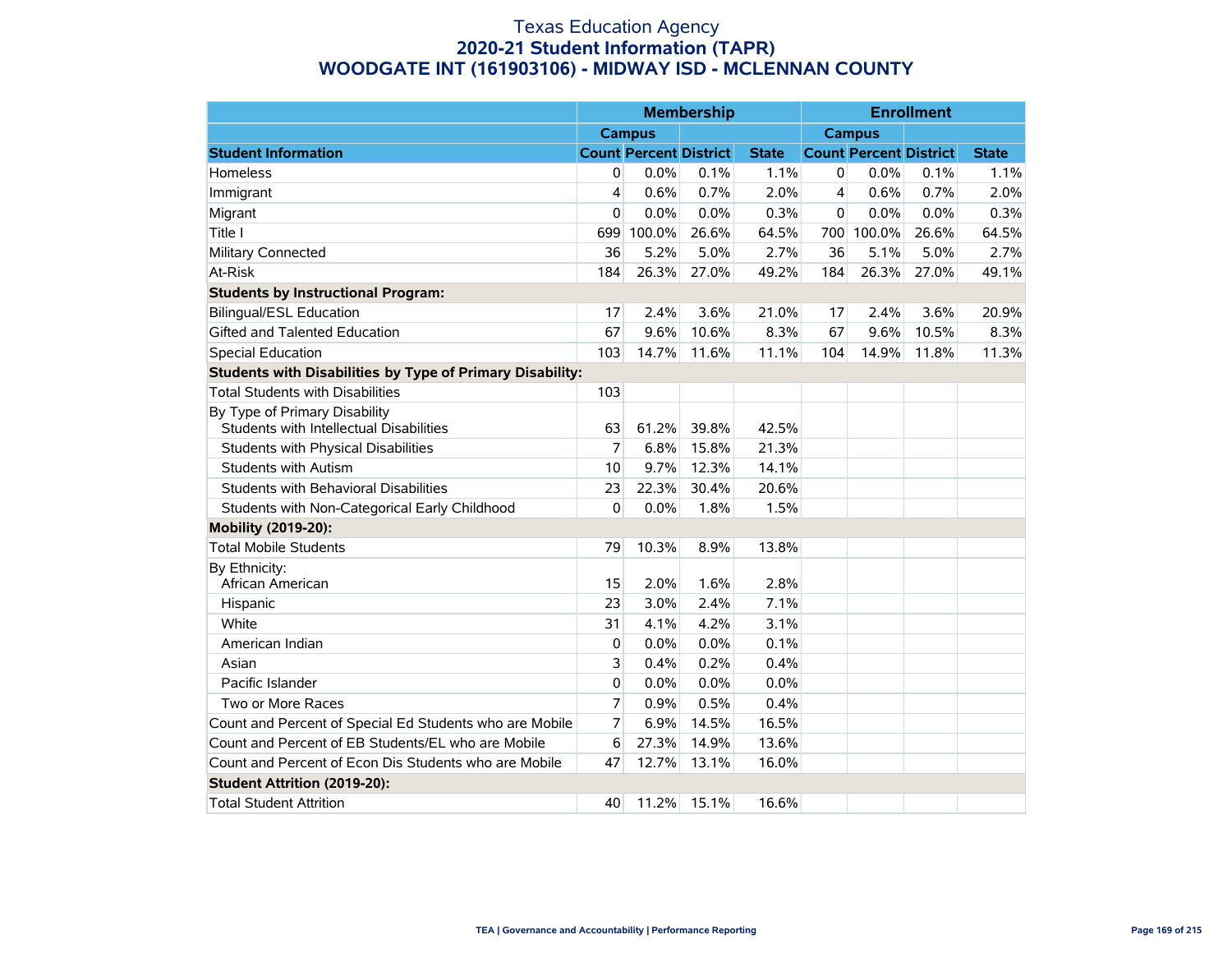#### Texas Education Agency **2020-21 Student Information (TAPR) WOODGATE INT (161903106) - MIDWAY ISD - MCLENNAN COUNTY**

|                                                                                  | --Non-Special<br><b>Education Rates--</b> |         |              | ---Special Education<br>Rates--- |  |              |  |
|----------------------------------------------------------------------------------|-------------------------------------------|---------|--------------|----------------------------------|--|--------------|--|
| <b>Student</b><br><b>Information Campus District State Campus District State</b> |                                           |         |              |                                  |  |              |  |
|                                                                                  | <b>Retention Rates by Grade:</b>          |         |              |                                  |  |              |  |
| Kindergarten                                                                     |                                           | $0.6\%$ | 1.4%         |                                  |  | 5.5% 4.8%    |  |
| Grade 1                                                                          |                                           |         | $0.6\%$ 1.9% | -                                |  | 4.5% 3.2%    |  |
| Grade 2                                                                          |                                           | $0.6\%$ | 1.0%         | -                                |  | $0.0\%$ 1.4% |  |
| Grade 3                                                                          |                                           |         | $0.0\%$ 0.5% | -                                |  | $0.0\%$ 0.6% |  |
| Grade 4                                                                          |                                           |         | $0.0\%$ 0.3% | -                                |  | $0.0\%$ 0.4% |  |
| Grade 5                                                                          | $0.0\%$                                   |         | $0.0\%$ 0.2% | 0.0%                             |  | $0.0\%$ 0.3% |  |
| Grade 6                                                                          | $0.0\%$                                   |         | $0.0\%$ 0.2% | 0.0%                             |  | $0.0\%$ 0.3% |  |
| Grade 7                                                                          |                                           |         | $0.4\%$ 0.3% | -                                |  | $0.0\%$ 0.3% |  |
| Grade 8                                                                          |                                           |         | $0.2\%$ 0.2% | $\overline{a}$                   |  | $0.0\%$ 0.4% |  |
| Grade 9                                                                          |                                           |         | $0.6\%$ 4.7% |                                  |  | 3.2% 7.8%    |  |

Class Size Averages by Grade and Subject (Derived from teacher responsibility records):

| <b>Class Size</b><br><b>Information</b> | <b>Campus District State</b> |      |      |  |  |
|-----------------------------------------|------------------------------|------|------|--|--|
| Elementary:                             |                              |      |      |  |  |
| Kindergarten                            |                              | 18.2 | 17.7 |  |  |
| Grade 1                                 |                              | 19.6 | 18.0 |  |  |
| Grade 2                                 |                              | 19.4 | 18.0 |  |  |
| Grade 3                                 |                              | 19.5 | 18.2 |  |  |
| Grade 4                                 |                              | 18.5 | 18.3 |  |  |
| Grade 5                                 | 24.2                         | 20.7 | 19.8 |  |  |
| Grade 6                                 | 22.0                         | 20.0 | 19.4 |  |  |
| Secondary:                              |                              |      |      |  |  |
| English/Language Arts                   |                              | 19.5 | 15.7 |  |  |
| Foreign Languages                       |                              | 22.0 | 17.8 |  |  |
| <b>Mathematics</b>                      |                              | 21.4 | 16.9 |  |  |
| Science                                 |                              | 23.4 | 17.9 |  |  |
| Social Studies                          |                              | 25.4 | 18.3 |  |  |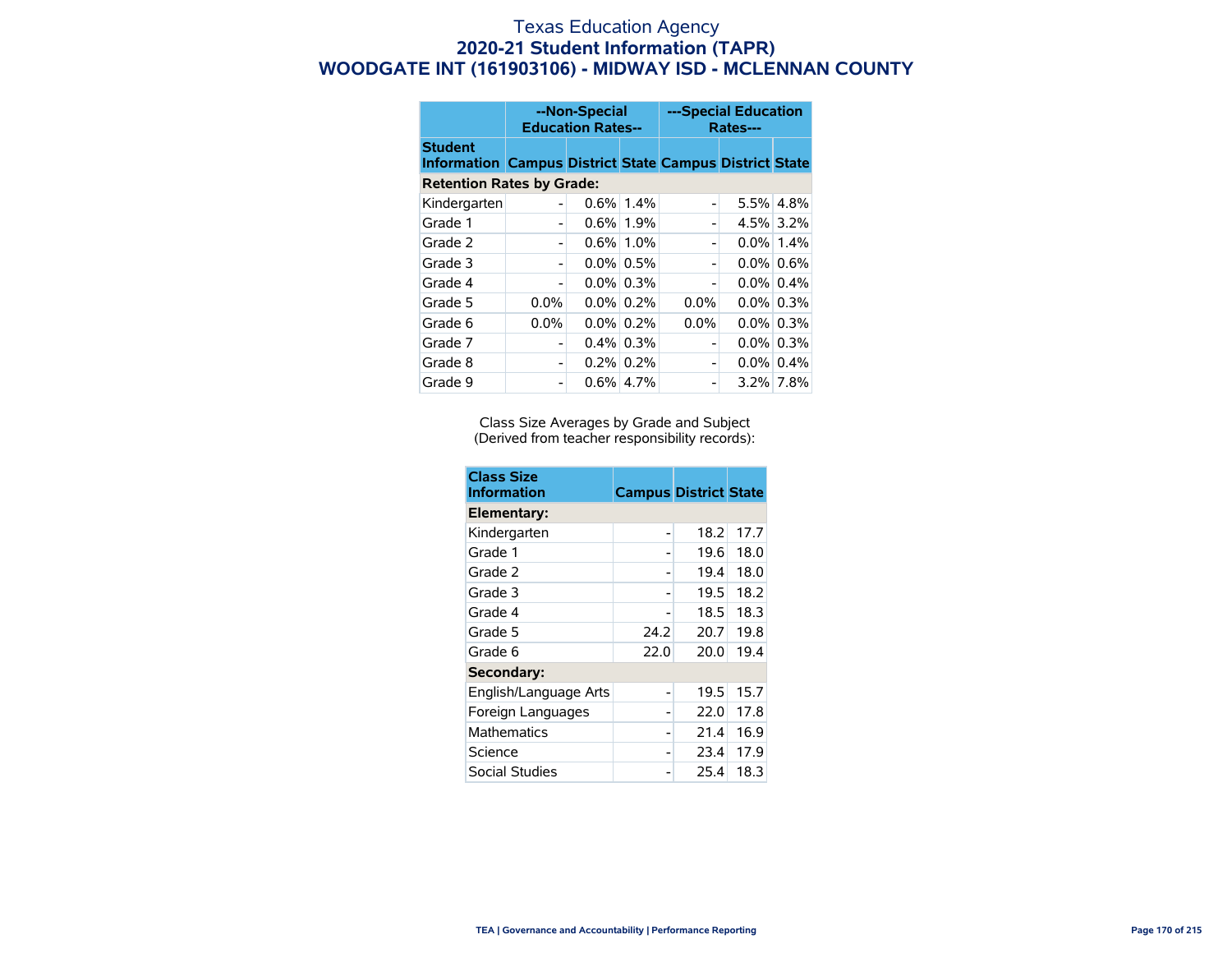#### Texas Education Agency **2020-21 Staff Information (TAPR) WOODGATE INT (161903106) - MIDWAY ISD - MCLENNAN COUNTY**

|                                               | --------- Campus ---------            |        |        |               |
|-----------------------------------------------|---------------------------------------|--------|--------|---------------|
| <b>Staff Information</b>                      | <b>Count/Average Percent District</b> |        |        | <b>State</b>  |
|                                               |                                       |        |        |               |
| <b>Total Staff</b>                            | 71.7                                  | 100.0% | 100.0% | 100.0%        |
|                                               |                                       |        |        |               |
| Professional Staff:                           | 61.0                                  | 85.0%  | 66.7%  | 64.3%         |
| Teachers                                      | 48.5                                  | 67.6%  | 49.4%  | 49.6%         |
| Professional Support                          | 9.4                                   | 13.2%  | 13.1%  | 10.6%         |
| Campus Administration (School Leadership)     | 3.1                                   | 4.3%   | 2.7%   | 3.0%          |
| <b>Educational Aides:</b>                     | 10.7                                  | 15.0%  | 11.1%  | 10.6%         |
| <b>Librarians and Counselors (Headcount):</b> |                                       |        |        |               |
| <b>Full-time Librarians</b>                   | 1.0                                   | n/a    | 9.0    | 4,290.0       |
| Part-time Librarians                          | 0.0                                   | n/a    | 1.0    | 582.0         |
| <b>Full-time Counselors</b>                   | 2.0                                   | n/a    |        | 23.0 13,211.0 |
| Part-time Counselors                          | 1.0                                   | n/a    | 2.0    | 1,126.0       |
|                                               |                                       |        |        |               |
| Total Minority Staff:                         | 7.9                                   | 11.0%  | 19.1%  | 51.5%         |
| <b>Teachers by Ethnicity:</b>                 |                                       |        |        |               |
| African American                              | 1.0                                   | 2.1%   | 2.6%   | 11.1%         |
| Hispanic                                      | 3.2                                   | 6.5%   | 6.8%   | 28.4%         |
| White                                         | 43.6                                  | 89.9%  | 89.6%  | 56.9%         |
| American Indian                               | 0.0                                   | 0.0%   | 0.2%   | 0.3%          |
| Asian                                         | 0.7                                   | 1.5%   | 0.7%   | 1.8%          |
| Pacific Islander                              | 0.0                                   | 0.0%   | 0.0%   | 0.2%          |
| Two or More Races                             | 0.0                                   | 0.0%   | 0.2%   | 1.2%          |
| <b>Teachers by Sex:</b>                       |                                       |        |        |               |
| <b>Males</b>                                  | 4.2                                   | 8.6%   | 20.3%  | 23.8%         |
| Females                                       | 44.3                                  | 91.4%  | 79.7%  | 76.2%         |
| <b>Teachers by Highest Degree Held:</b>       |                                       |        |        |               |
| No Degree                                     | 0.0                                   | 0.0%   | 0.0%   | 1.2%          |
| <b>Bachelors</b>                              | 35.5                                  | 73.2%  | 71.2%  | 73.0%         |
| <b>Masters</b>                                | 13.0                                  | 26.8%  | 27.9%  | 25.0%         |
| Doctorate                                     | 0.0                                   | 0.0%   | 0.9%   | 0.7%          |
| <b>Teachers by Years of Experience:</b>       |                                       |        |        |               |
| <b>Beginning Teachers</b>                     | 0.0                                   | 0.0%   | 2.7%   | 6.7%          |
| 1-5 Years Experience                          | 13.4                                  | 27.6%  | 25.2%  | 27.8%         |
| 6-10 Years Experience                         | 13.1                                  | 27.0%  | 24.3%  | 20.3%         |
| 11-20 Years Experience                        | 11.7                                  | 24.1%  | 27.5%  | 29.1%         |
| 21-30 Years Experience                        | 7.9                                   | 16.2%  | 16.1%  | 13.0%         |
| Over 30 Years Experience                      | 2.4                                   | 5.0%   | 4.2%   | 3.1%          |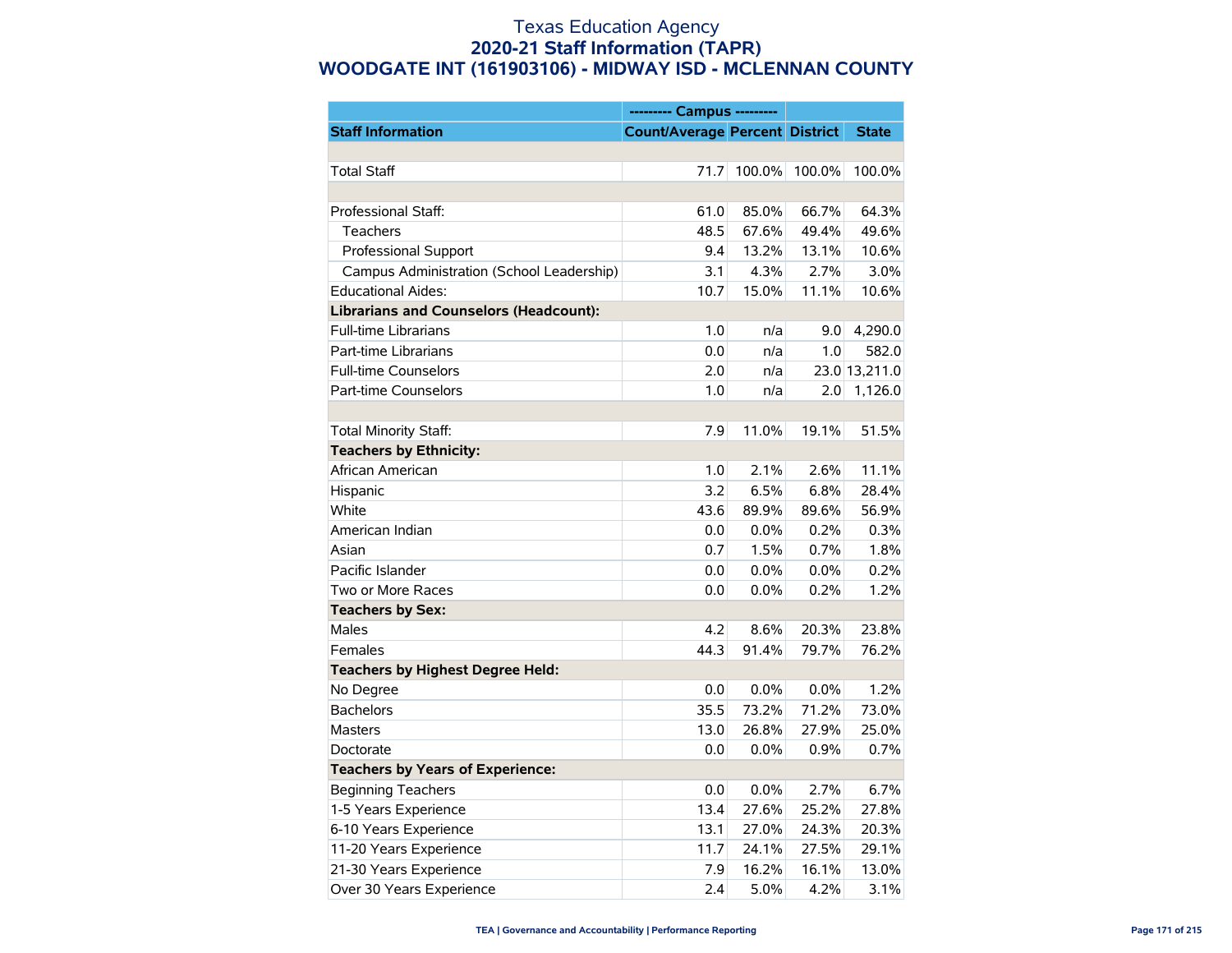#### Texas Education Agency **2020-21 Staff Information (TAPR) WOODGATE INT (161903106) - MIDWAY ISD - MCLENNAN COUNTY**

|                                | --------- Campus ---------           |              |  |  |
|--------------------------------|--------------------------------------|--------------|--|--|
| <b>Staff Information</b>       | Count/Average Percent District State |              |  |  |
|                                |                                      |              |  |  |
| Number of Students per Teacher | 14.4<br>n/a                          | 14.5<br>15 O |  |  |

| <b>Staff Information</b>                                             | <b>Campus</b> | <b>District</b> | <b>State</b> |  |  |  |
|----------------------------------------------------------------------|---------------|-----------------|--------------|--|--|--|
| <b>Experience of Campus Leadership:</b>                              |               |                 |              |  |  |  |
| Average Years Experience of Principals                               | 2.0           | 6.7             | 6.4          |  |  |  |
| Average Years Experience of Principals with District                 | 2.0           | 4.5             | 5.5          |  |  |  |
| Average Years Experience of Assistant Principals                     | 4.0           | 4.6             | 5.5          |  |  |  |
| Average Years Experience of Assistant Principals with District       | 2.7           | 3.6             | 4.8          |  |  |  |
|                                                                      |               |                 |              |  |  |  |
| Average Years Experience of Teachers:                                | 12.6          | 12.3            | 11.2         |  |  |  |
| Average Years Experience of Teachers with District:                  | 6.1           | 6.7             | 7.2          |  |  |  |
| Average Teacher Salary by Years of Experience (regular duties only): |               |                 |              |  |  |  |
| <b>Beginning Teachers</b>                                            |               | \$45,993        | \$50,849     |  |  |  |
| 1-5 Years Experience                                                 | \$47,459      | \$47,599        | \$53,288     |  |  |  |
| 6-10 Years Experience                                                | \$49,693      | \$49,795        | \$56,282     |  |  |  |
| 11-20 Years Experience                                               | \$53,833      | \$53,613        | \$59,900     |  |  |  |
| 21-30 Years Experience                                               | \$58,948      | \$59,439        | \$64,637     |  |  |  |
| Over 30 Years Experience                                             | \$55,838      | \$61,375        | \$69,974     |  |  |  |
| Average Actual Salaries (regular duties only):                       |               |                 |              |  |  |  |
| <b>Teachers</b>                                                      | \$51,885      | \$52,223        | \$57,641     |  |  |  |
| Professional Support                                                 | \$59,772      | \$62,956        | \$68,030     |  |  |  |
| Campus Administration (School Leadership)                            | \$67,921      | \$75,347        | \$83,424     |  |  |  |
|                                                                      |               |                 |              |  |  |  |
| Instructional Staff Percent:                                         | n/a           | 66.3%           | 64.6%        |  |  |  |
|                                                                      |               |                 |              |  |  |  |
| Contracted Instructional Staff (not incl. above):                    | 0.0           | 0.0             | 5,731.4      |  |  |  |

|                                          | ----- Campus ----- |                         |       |              |
|------------------------------------------|--------------------|-------------------------|-------|--------------|
| <b>Program Information</b>               | <b>Count</b>       | <b>Percent District</b> |       | <b>State</b> |
| Teachers by Program (population served): |                    |                         |       |              |
| <b>Bilingual/ESL Education</b>           | 0.5                | $1.0\%$                 | 1.2%  | 6.2%         |
| Career and Technical Education           | 0.0                | $0.0\%$                 | 6.3%  | 5.1%         |
| <b>Compensatory Education</b>            | 0.0                | $0.0\%$                 | 2.0%  | 2.8%         |
| Gifted and Talented Education            | 3.4                | 7.0%                    | 8.0%  | 1.8%         |
| <b>Regular Education</b>                 | 40.3               | 83.0%                   | 74.1% | 71.0%        |
| <b>Special Education</b>                 | 4.3                | $9.0\%$                 | 8.4%  | 9.4%         |
| Other                                    | 0.0                | $0.0\%$                 | 0.0%  | 3.6%         |